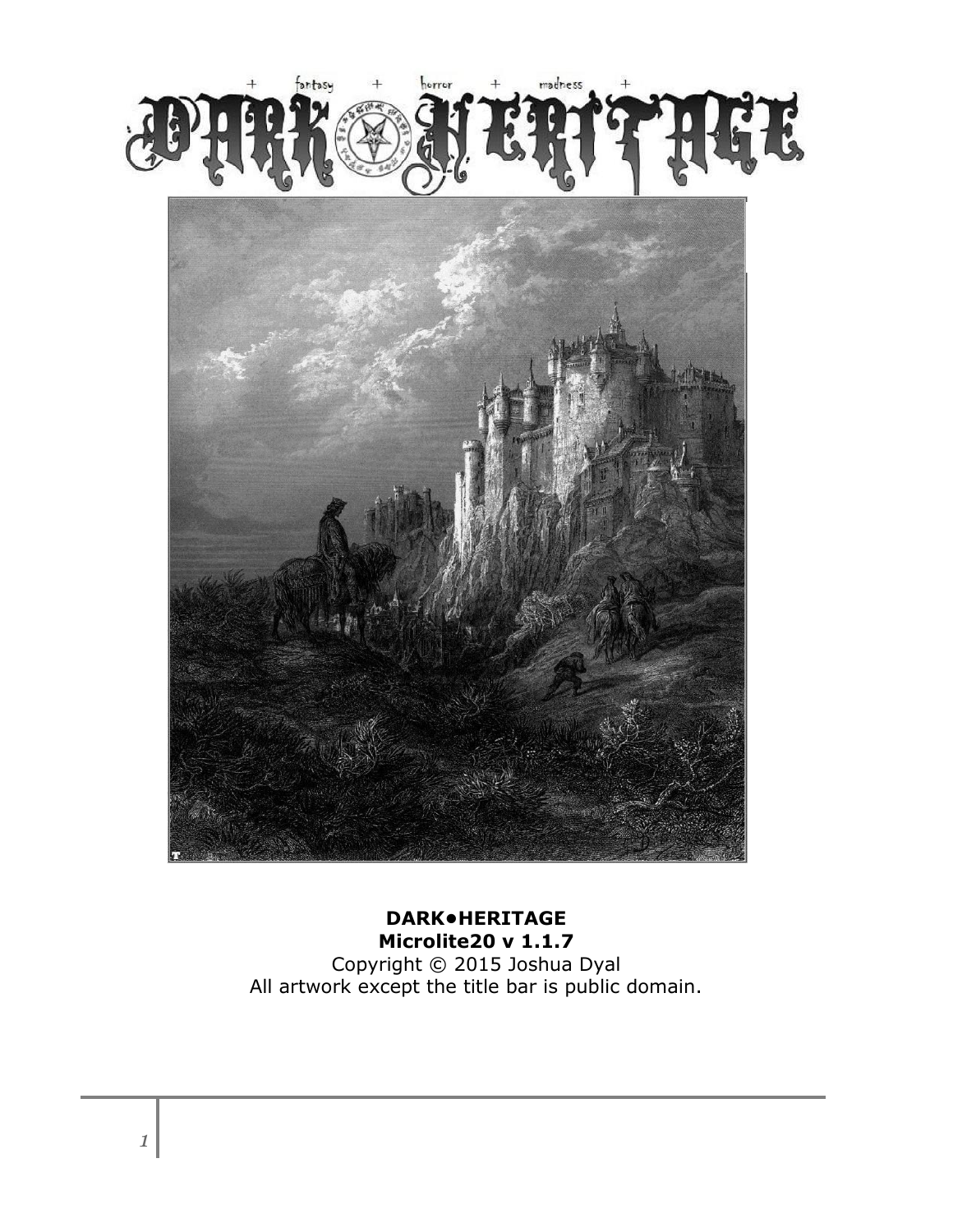# **Table of Contents**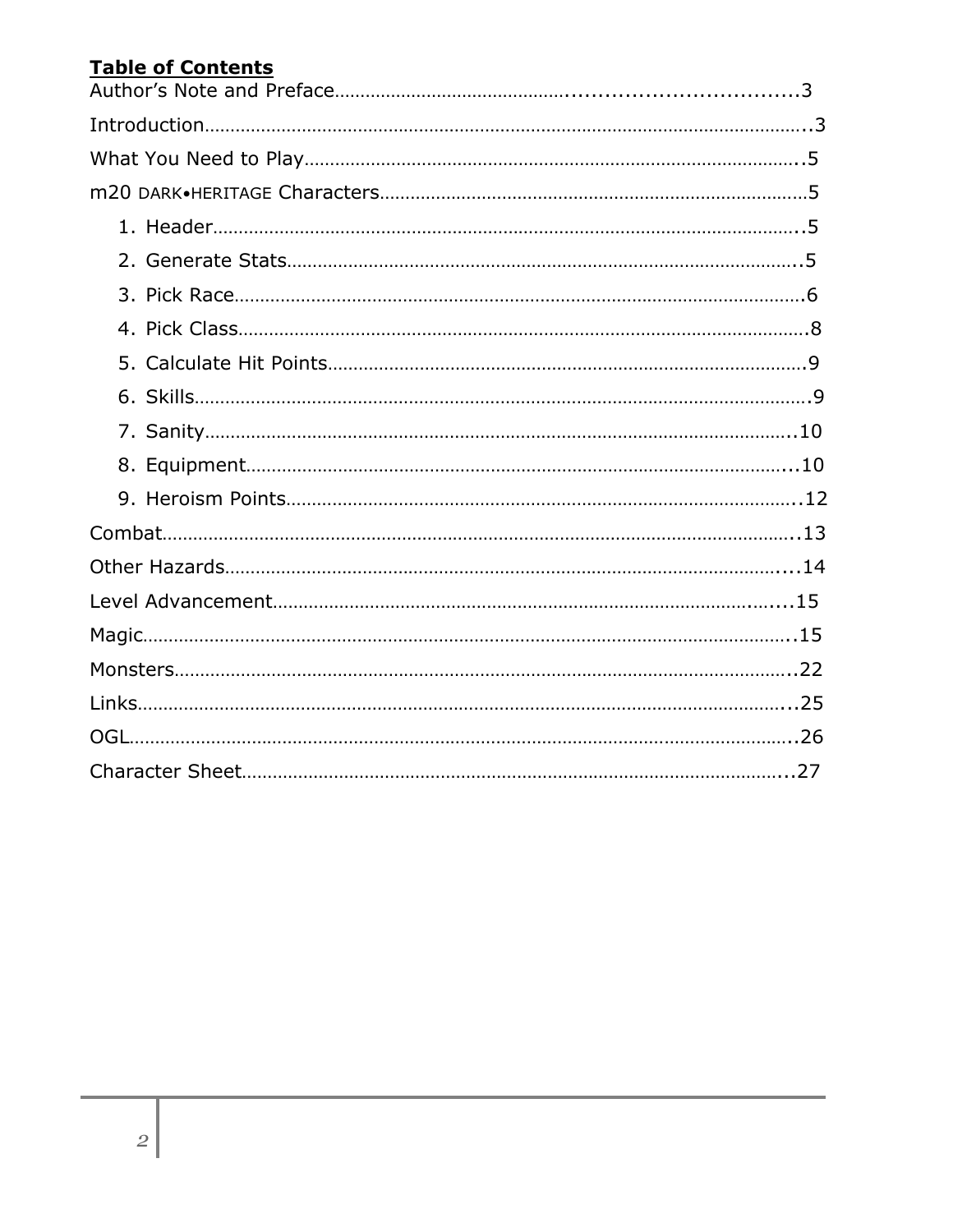# **Author's Note and Preface**

So... I claim to not be very drawn to rules and systems. But, I've tinkered with a ton of them to represent the DARK•HERITAGE setting over the last few years, including heavily house-ruled d20 D&D, *d20 Modern*, Pathfinder, DARK•HERITAGE HACK (based on Old School Hack), and my so-called Anti-d20 system that was a kind of hybrid of Savage Worlds lite plus The Window. All of this, of course, makes my claim about system indifference seem kind of phony.

But I will point out that mostly I like using d20 style games, because they're so easy, familiar, and there's so much material in print for them that it makes it easy to grab whatever I need and have it available without having to go very far into house-ruling.

That said, there are some things about d20 that I never really have liked, and other things that are not a problem necessarily for me personally, but which I see commonly brought up as complaints. They are only not a problem because I happen to have gamers who accommodate my eccentricities. This is part of the reason that I'm still tempted frequently by the siren song of another system which I hope will match my tastes better than d20 which, let's face it, is really much more complicated than it ever needs to be. I'm not really a fan of the OSR style games either, because they tend to cater to an old-school taste vibe (unsurprisingly.) I could modify an OSR type game into being one that better matched both my tastes and my setting, but... I'm honestly not familiar enough with the OSR games to know which one I should bother starting with. Nor am I curious enough to find out.

But, and this is a big but (I like those, I cannot lie), that doesn't mean that I'm out of alternatives. I've kind of recently (and belatedly) discovered Microlite20, or m20, a system that dramatically streamlines the d20 rule set, *while maintaining near full compatibility with all products released for it!*

Sound too good to be true? Quite frankly, yes, it does. But I'm extremely intrigued nonetheless. And clearly it's working for someone, because there's a lot of variants of it out there, made by folks who want their m20 applied like a template to d20 type games. Quite honestly, it sounds right up my alley. This document is my first attempt at creating a fully complete and operational game using the m20 system, but optimized for play in the DARK•HERITAGE setting. And *then*, I'll want to try it out to see how well it works.

This document would be impossible without the work of the writers of the d20 game, as presented in the System Reference Document (SRD) and the brave businessmen who agreed to apply the Open Source concept to the rules of a roleplaying game. It also is indebted to various other fans and designers who have modified those rules over time, also in the open source space, especially those who have played within the m20 subset of open game rules. While no one has created a game that really fits my needs exactly (hence my writing of this document) there is very little here that is truly scratch-built by me; rather, I've "kitbashed" existing elements from numerous other games or versions of games, cherry-picking the options that work for my setting, and putting them all together in a new combination.

# **Introduction**

m20 DARK•HERITAGE is a fully complete roleplaying game, ready for you (and a few of your friends or family members) to sit down and play, that is fully compatible with the DARK•HERITAGE fantasy setting, a development of yours truly.

Wait, what? You may ask. What does all that mean? First off, a roleplaying game is a game that is designed to allow you to assume the role of a fictional character, and then, along with an "ensemble cast" of some other characters, undertake adventures and other excitement under the direction of a director, or Game Master. The Game Master, like a director in a movie or play, is in charge of the entire production, and will provide both the environments in which you adventure, as well as many other supporting characters with whom you may interact. It's his responsibility to make sure that there is, in fact, a game to play, and interesting things to do, and to make sure the game is fun and consistent. To do this, he will use the rules presented here and ensure that they are followed (more or less) correctly. He can, of course, modify them if he feels it is necessary to achieve the feel or result that he wants, but this should never be arbitrary, and you as a player probably shouldn't ever by surprised by the fact that he's done so. While I don't favor necessarily a play style that is strict and by the book, I do favor consensus and understanding by everyone involved of what's being done and why at a basic system level. Otherwise, the chance of the game being less than ideal for the players rises dramatically.

However, that's not your responsibility unless you are the Game Master (GM) yourself. More likely, you are a player, and your responsibility is about your character, a so-called Player Character (PC). You determine what this PC does, and how he reacts to things that the GM presents you with, as well as what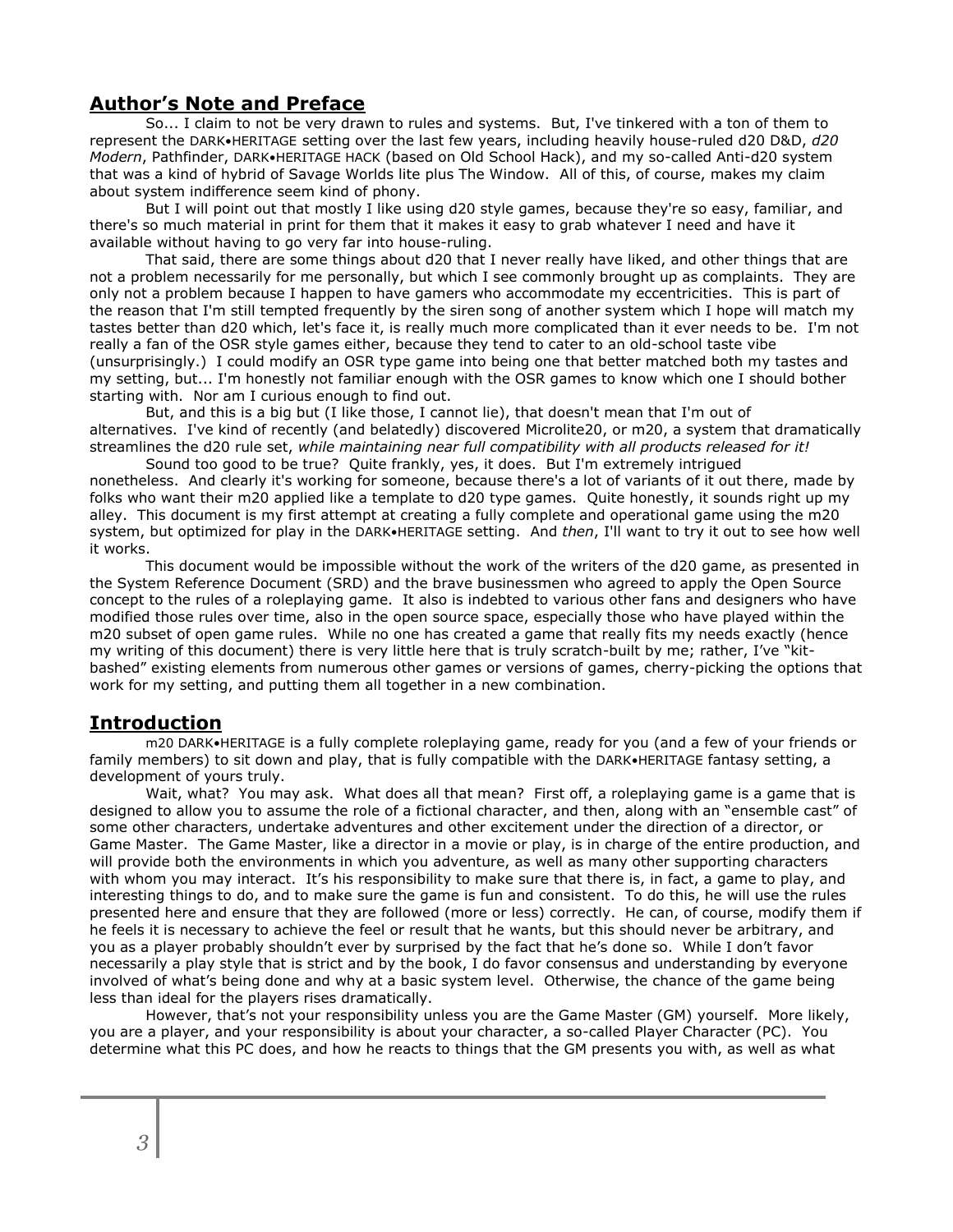other PCs in your gaming group may do. It is also your responsibility to understand the rules sufficiently that you can play your PC without being told how to, ideally—although of course, any self-respecting GM and player group is more than happy to lend a newbie a hand while he figures the game out. This shouldn't be difficult, as the rules for m20 DARK•HERITAGE are relatively brief and simple, by design.

So that's what a roleplaying game is. A fusion of collaborative storytelling, impromptu "acting" via dialogue and in-character choices that you make in behalf of your PC, using a set of rules that use funnyshaped dice and a few other tools to generate a bit of randomness to inject the game with a bit of tension, since there's always a chance that things you attempt to do will fail. Hopefully you recognize that bad things happening to *your character* are not equivalent to bad things happening to *you personally* and come to enjoy the often entertaining antics of PCs who fail dramatically and spectacularly from time to time, but who also achieve interesting and challenging goals. Roleplaying games are one of my favorite hobbies, and one on which I spend a fair bit of resources and intellectual capital.

Many players approach the game with different goals, and different aspects of the game that they enjoy the most. While it's primarily the GM's responsibility to deliver a game that is fun for all players (which means he needs to pay attention to what's working for whom and tailor the experience to fit the needs and expectations of his players) it is also incumbent on all of the players to enable a collaborative and fun experience for all. Don't hog the spotlight, don't insist things be done your way, help the GM out (he's definitely got the most difficult job of the group) and work together. Note that this doesn't mean that your PCs must always work together; sometimes conflict amongst the members of an ensemble cast makes for the most interesting episodes of a movie, TV show or novel, and the same can be true for your game. But be respectful and thoughtful of the other players, and be mature, and things will tend to go well for you and your game.

You may have heard of roleplaying games before. Most likely, if you've discovered this file, it's because you already play them and are looking for a new alternative. If not, there's a really famous fantasy roleplaying game that you've almost certainly heard of. Although I don't believe it to be a violation of the fair use doctrine of trademark law to mention it by name, it's traditional in the industry to side-step around it and avoid doing so, so I will do so as well. This game, and its rules, is heavily based on that famous game, the third (and "third and a half") edition of which was released into the open source domain via the Open Game License (or OGL), included at the end of this document. This system is sometimes called d20 because of the importance of the twenty-sided dice in playing the game. This specific document, however, is more specifically based on a variant to d20 called m20, or Microlite20, which was specifically designed to work basically like d20, but significantly less complicated in scope. This lessened complexity enables the play style that I best enjoy; a bit fast and loose, and focused on more "authorial" concerns rather than focus on rules or tactics.

You are less likely to have heard of DARK•HERITAGE, a fantasy setting of my own devising, however. DARK•HERITAGE's Hollywood pitch goes something like this: "*[The Black Company](http://en.wikipedia.org/wiki/The_Black_Company)* and *[The Godfather](http://en.wikipedia.org/wiki/The_Godfather)* meet [spaghetti westerns](http://en.wikipedia.org/wiki/Spaghetti_western) and *[Pirates of the Caribbean](http://en.wikipedia.org/wiki/Pirates_of_the_Caribbean_(film_series))*." If the initial pitch sounds intriguing enough, and the Hollywood agent says, "let's do lunch and you can tell me more about this project," then I can start getting a bit more into the details.

DARK•HERITAGE is firmly rooted in the fantasy genre, and has some of the typical fantasy conventions you'd expect, especially if you're a fan of either old school Sword & Sorcery or this newer type of dark fantasy featuring criminals and anti-heroes as protagonists. But it also has a strong vibe of supernatural horror and Yog-Sothothery—magic exists, of course, but it's never a good thing, and kindly or wise wizards are replaced with terrifying and post-human (or human, but who aspire to transcend that state) sorcerers which are thankfully quite rare. Rather than save the world quests to stop the machinations of dark lords, or restore glorious kingdoms, DARK•HERITAGE is often about the skulduggery and intrigue of amoral movers and shakers--corrupt rulers, powerful sorcerers who pull the strings from behind the scenes, organized crime, and nihilistic cultists. Or, more accurately, it's about how Joe Blow fantasy characters (player characters) get caught up in that skulduggery and intrigue, and find their lives buffeted by forces beyond their control, and their attempts to take the reins and successfully navigate through them with their lives and sanity intact. Their motives are rarely altruistic or heroic and their personalities are often cynical, pragmatic or even world-weary. They're like *noir* characters who find themselves in a dark fantasy-horror hybrid setting.

The setting is fairly wild—part Arabian Nights, part Spanish Main, part Crown of Aragon, part Old West, part Lovecraft, part *Clan of the Cave Bear*. But most DARK•HERITAGE adventures will take place in one of three places: out in the wild, that's like Cowboys & Indians type settings except with much more dangerous wildlife all over the place, or the high seas, with Barbary and Spanish Main type pirates, or deep in Spanish or Italian style picaresque cities with thieves guilds, assassins, spies and cultists roaming the streets after dark.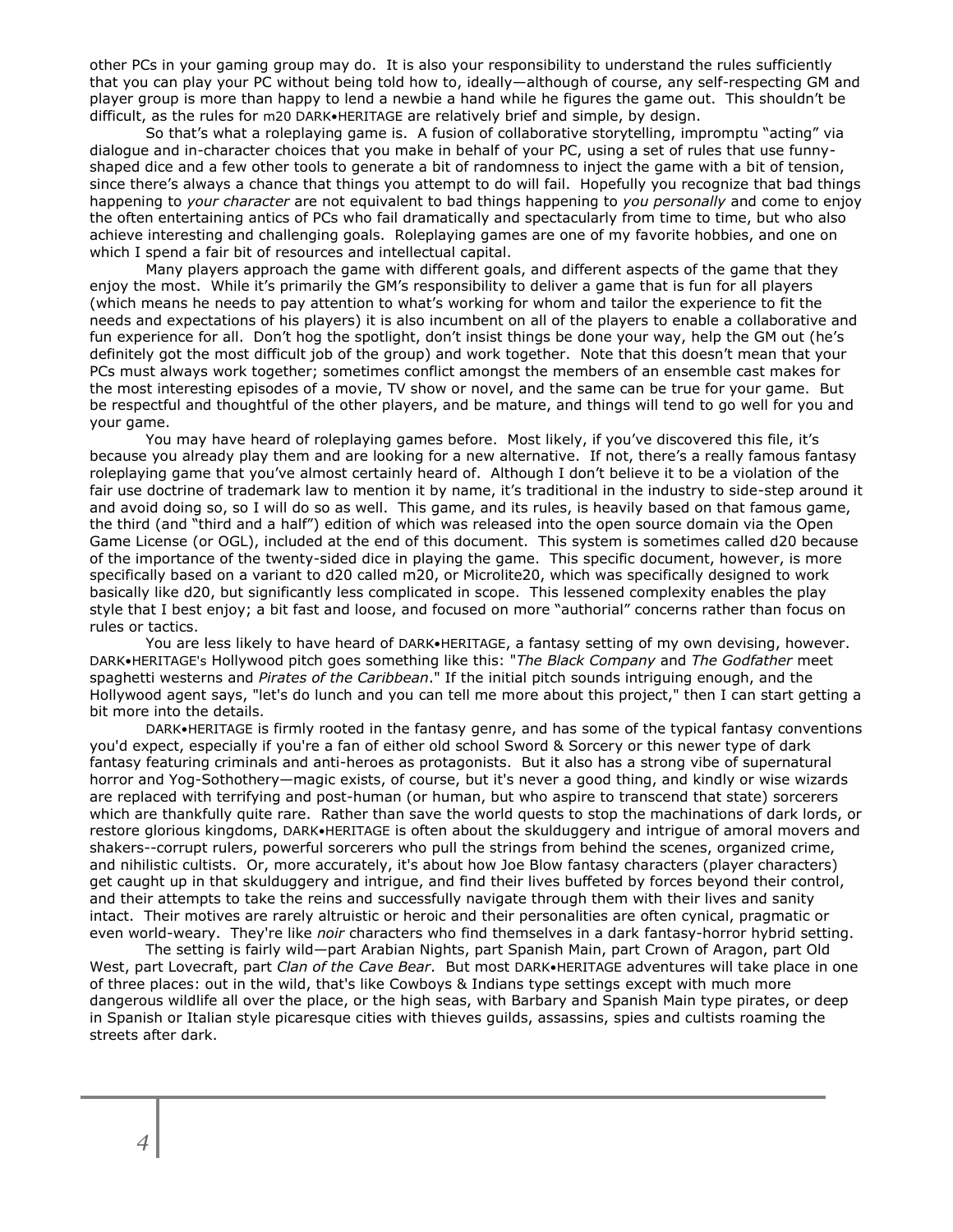The elements from the previously mentioned famous fantasy game are fairly muted; magic is more Lovecraftian in nature, characters don't become powerful, god-like superheroes, or adventure for experience and profit, and the palette of character options (especially races) is a more sword & sorcery like human and mostly human yet exotic "touched by dark magic of some kind or another" variants. There are no lordly elves, dour dwarves or cozy hobbits here. Villains are like more dangerous versions of the main characters there are no conveniently cartoon-like always evil races; no orcs, goblins or whatever. No dark lords in the traditional sense.

The setting will not really be enumerated in this document. That said, this system will work well for any setting that features swashbuckling action sprinkled with supernatural in a fantasy setting. And the setting can be further explored in my blog and on my campaign wiki, links listed at the end of this document.

# **What You Need to Play**

You need this book, and its rules. You should have read it all the way through, especially if you're running the game. If there are changes, or "house rules", you should know them and have them with you as well, hopefully spelled out and written down (although if there aren't many and they are simple, you can probably get away without that.) You need a set of funny-shaped dice. These can usually be picked up at most game stores, or online. These dice include a twenty-sided dice, numbered 1 through 20 (and nicknamed a d20), a twelve-sided dice numbered 1 through 12 (a d12), and a d10, a d8, a d6 and a d4. If you buy a complete set, you may also have a d10 that counts by tens. Rolling the two d10s together will give you an effective d100, with a result of 00 and 0 being 100.

You'll also need a character sheet on which to write down the details of your character. One is provided at the end of this book, or you can do just fine writing them down on a piece of notebook paper, a 3x5 index card, as a text file on your smartphone, or numerous other methods. The details aren't extensive, but they are important. If you use "old-fashioned" paper, you'll probably also need a pencil or pen. You may want this anyway to take notes as the game progresses, so you can remember clues that your characters discover, and remember the names of important characters or locations that you've crossed over the course of your adventures.

And finally, you'll need some kind of tokens. Almost anything will do—poker chips, pennies, garbanzo beans, etc. Personally, I prefer plastic pirate gold coins that I picked up at a party favor store. You'll need a good stash—at the beginning of the game, only a couple per player character is sufficient, but as the game advances, you may need more than a dozen per player characters.

Other than that, at the risk of sounding hokey, you just need your imagination, and a willingness to work together and respect the rulings of the GM.

# **m20 DARK•HERITAGE Characters**

Creating a character for an m20 game is a simple step-by-step process. Most of these steps apply to any character, although steps involving magic only involve characters who are capable of using magic, naturally. You might want to refer to the character sheet at the end of this document as you read this so you can follow along with the various elements of an m20 character as I describe them.

#### **1. Header**

First off, spell out some of the very basic details of your character at the top of the sheet. What's his name? What does he look like? How old is he? At this early stage of character creation, you probably also want to think about the concept of who your character is, much as an author coming up with a quick and dirty profile of a character he will use in a novel or screenplay. You don't have to come up with a long or detailed backstory (I certainly don't necessarily encourage it, although if you like to do that kind of thing, you certainly can) but these kinds of early thoughts should also lead you towards what the race and class choices you will make are likely to be, as well as getting you to think about how you will assign your stats.

### **2. Generate Stats.**

"Stats" is a short-hand term for three scores that your character will have. These basic scores give a quick, simple and abstract number that quantifies some of your innate traits and capabilities. The three stats are Strength (abbreviated STR), Dexterity (DEX) and Mind (MND.) Your STR score describes how tough and strong you are physically, while your DEX score describes your reflexes, hand-eye coordination,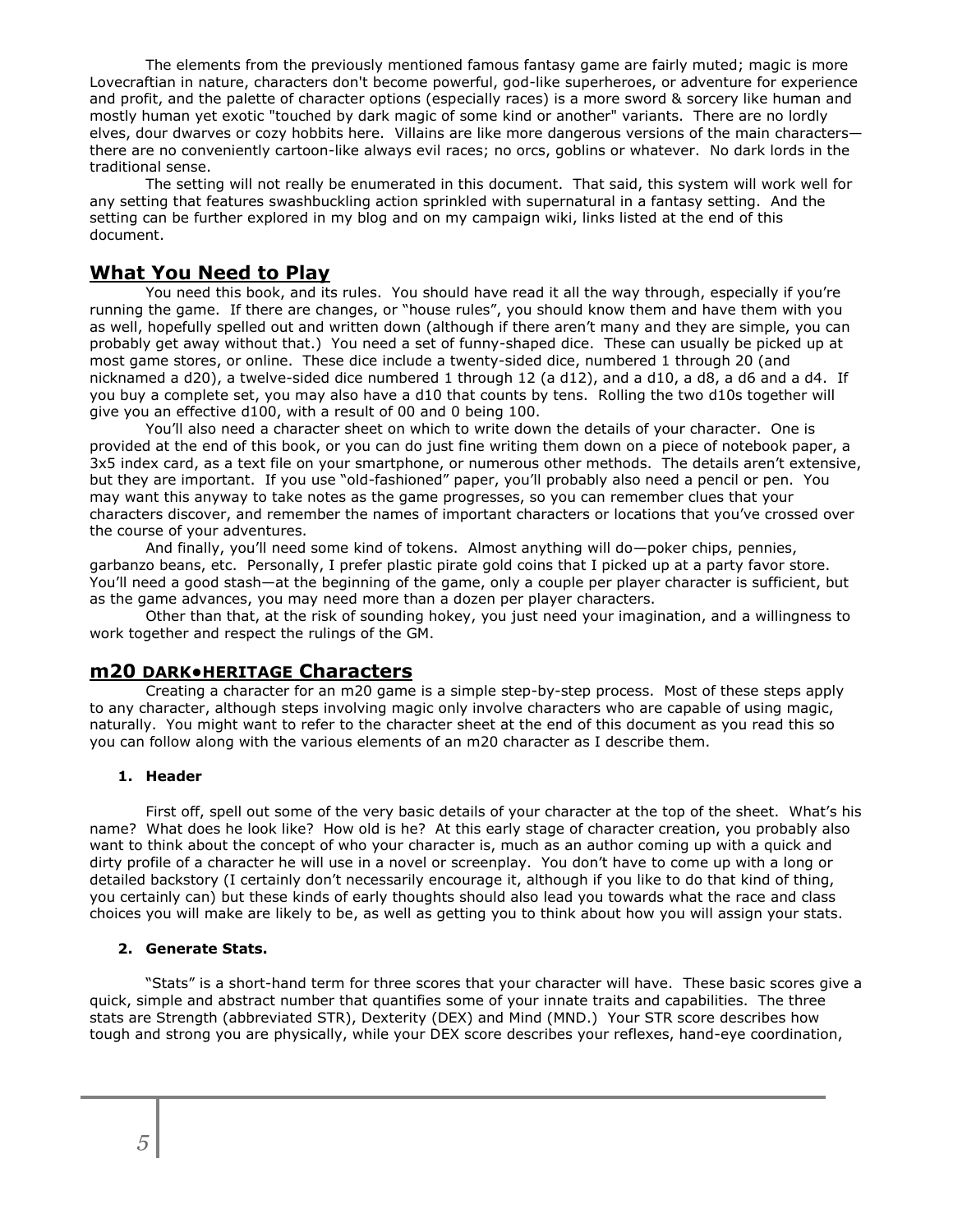agility and speed. Your MND score speaks to your intelligence, wisdom, personal magnetism, and other traits that have less to do with your physical body and more to do with your presence or wits.

Stats are, by design, quite generic and abstract, and describe innate traits. Skills, on the other hand, while also fairly generic and abstract, will describe abilities that you have learned, practiced and developed. If the GM decides that there is some inherent risk in a task you have elected to do, he will have you make a "check" to see if you are successful. Most of the time, these checks will consist of rolling a d20, taking the result of that roll, adding to it your Stat bonus and your Skill bonus, and comparing the result to a target number, which by tradition is called a Difficulty Class (DC.) There will be a few exceptions, but that is basically the significance of stats in the game as you play it.

Generating the score of a stat is a little bit convoluted, but the process (and range of numbers) is traditional, and I have elected not to buck tradition here. Roll a d6 four times (4d6) or better yet, roll four of them at once if you have them. Ignore the lowest roll on the four dice. Take the remaining three scores and add them together. This will give you a number from 3 to 18. Write this number down on a piece of scrap paper. Do this again two more times. You will have three scores between 3 and 18, and the average score should be around 10-11. If your average is quite a bit lower than that (lower than about 7 or so), talk to your GM. If you're not whiney about it, he may elect to allow you to reroll them and try for a better score. Some GMs, on the other hand, feel that playing with the hand the dice deal you is part of the fun.

For these scores, higher is better. Assign the scores to your stats as you see fit, to best fit the concept of your character (for example, if you envision your character as a scholarly or quick-witted fellow, put your highest score in MND—if you picture instead a big, athletic bruiser, you probably want to put your highest score in STR.) Next to the box where you put the score is a box for your modifier, or mod. The mod associated with each score is determined by taking your score minus 10, and then dividing the result by 2 and dropping the half (if any.) This means that you should be able to convert your scores, which range from 3 to 18, to mods which range from  $-4$  to  $+4$ . The mod is the number that you actually use to make a check, as described above, not the score. The score itself is *mostly* superfluous, but as I said, it's traditional.

In some cases, your stats can take damage from certain attacks or conditions (such as poison, disease, or certain attacks.) If this happens, your stat *score* is reduced by the amount of the attack, and your stat *modifier* is updated to reflect the new score. Stat damage will heal and return to normal at a rate of 2 points of damage removed for every overnight rest taken. If, for example, a character takes 3 points of STR damage after being slipped a poison, one night of overnight rest will restore 2 points to his score, and his modifier will be updated as such. He will have to operate the entirety of the next day with a lingering -1 penalty to his score, but a second night of rest will restore the last point of damage and his STR score will be back to normal on the second day.

If your STR score ever falls to 0, your character dies. If your DEX score ever falls to 0, your character is completely immobile and cannot move at all. If your MND score ever falls to 0, then your character also dies.

#### **3. Pick Race.**

Your race refers to a fantasy "species" to which your character belongs. You may be familiar with concepts like orcs, dwarves, elves or hobbits (in addition, of course, to human) that are somewhat common in the fantasy genre. DARK•HERITAGE does not use any of those (except human.) Every race (including human) is at once both a roleplaying hook as well as a mechanical one, since each race will modify some of the other scores on your character sheet, or give you a special ability or two that you can use in game. The following races belong in the DARK•HERITAGE setting:

*Humans* are the baseline. Everyone knows what a human is, right? They also are the most common race to be found in the DARK•HERITAGE setting. Humans come in a lot of variety but from a game rules perspective, this is all transparent and cosmetic. In the DARK•HERITAGE setting, the following ethnic groups are common, and can be applied to a human character:

• *Terrasans*. Terrasans are Mediterranean types. Give these guys Spanish or Italian like names, olive skin and dark hair and you're good to go.

• *Northlanders*. Northlanders are taller, broader and fairer than the Terrasans. These guys can have Viking or Slavic names.

• *Tarushans*. These mysterious "Gypsies" hail from Tarush Noptii, the kingdom of vampires. Those who leave are often mistrusted by other folks. Hungarian names.

• *Qazmiros*. Qazmiros are from the nation of al-Qazmir, these guys are subjects of the conquering jann, but they often wear their yokes pretty lightly. Arabic or Persian names, *Arabian Nights* like culture.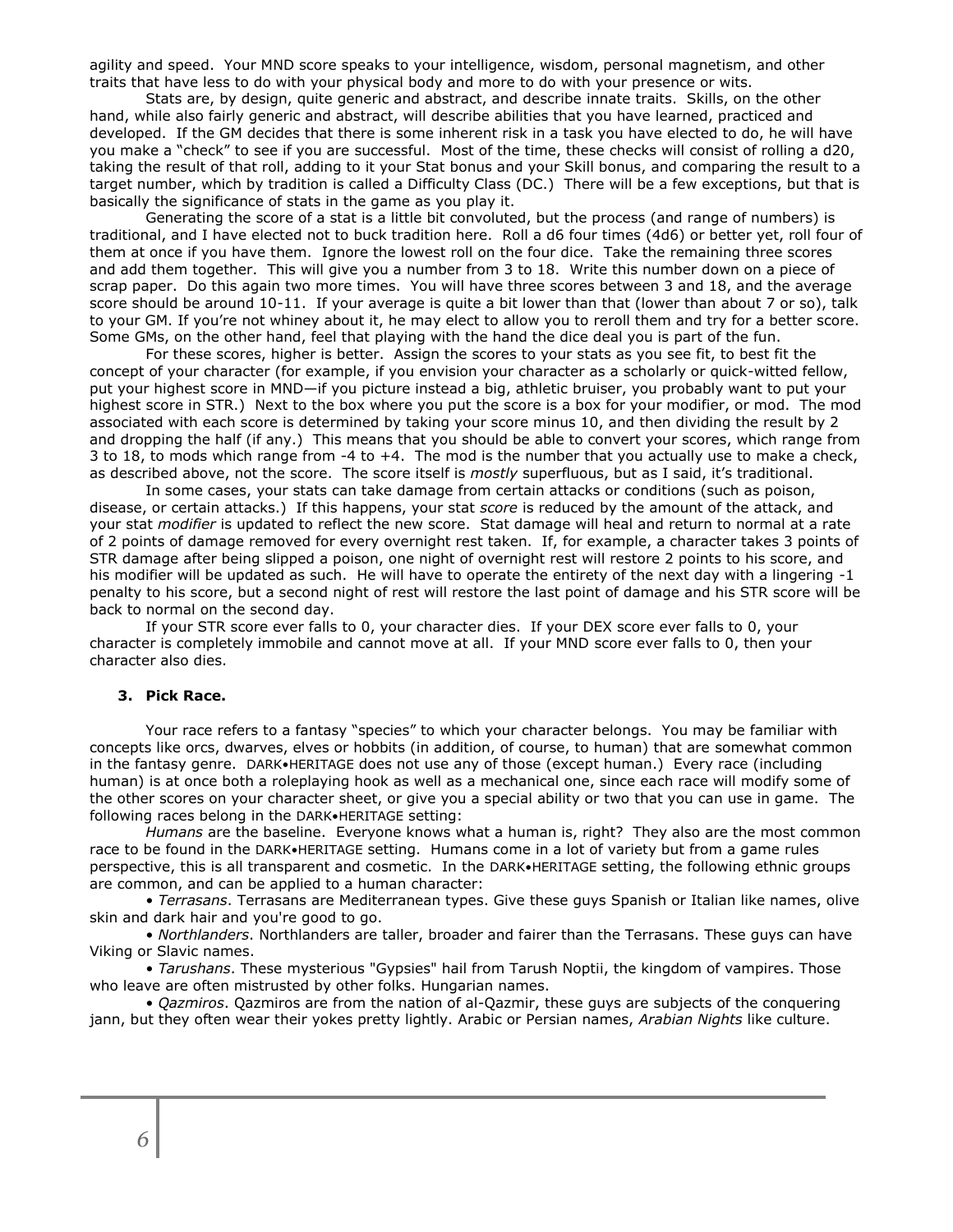• *Drylanders*. Either tribesmen or city-dwellers, these are the humans who live in the remnants of the Baal Hamazi Empire. Ascendant after centuries of domination by the hamazin, they are often fierce and proud. Give them ancient Egyptian, Babylonian or Sumerian names, or "Barsoom"-like names.

• *Kurushi*. From the very southwest area of the setting map, these militant, expansionist peoples have a khaganate that would be poised to take over the world... if it weren't a bit out of the way, that is. Tall, rangy, with dark hair, tanned skin, and modest epicanthic folds framing shockingly pale eyes, the Kurushi have names that sound a little bit Japanese, a little bit American indian.

*Humans all gain a +1 to all skill points as a racial ability.*

*Kemlings*, (including hamazin) are human-like, but have, deep in their in their ancestry, some kind of fiendish progenitor. Others are exposed to infernal magic and can become kemlings as such, as well as their descendants. Kemlings come in a variety of forms, most of them are subtly daemonic humanoids. The hamazin are a specific variety of kemling who ruled the Empire of Baal Hamazi. The empire is in decline (some say it has ended) as the various city-states that formerly made it up are all wrangling for influence and control. Is it the end of the Empire, or just a period of inter-dynastic chaos? Who can say? One of the effects of the chaos is that the drylander humans, who made up an oppressed underclass, are ascendant, while the hamazin are wary. Many, in fact, are now expatriates, having fled their homeland for more secure environments elsewhere.

Hamazin have skin color ranging from obsidian black to sooty gray, with dark hair and golden yellow eyes. Small horns adorn their heads—the classic pattern being 4-inch horns making a circle like a crown, but other patterns are common as well. Think of a combination (visually, at least) of Darth Maul and Nightcrawler, and you're on the right track.

Kemlings, including hamazin, gain a +1 to DEX and Night Vision as racial abilities. Night Vision allows the character to see as well in darkness as in regular light, except in absolute darkness as in a cave or the radius of a spell of absolute darkness. There isn't a range increment beyond which it works, but in reality, you can't make out details far away as easily with night vision as you can with normal vision. Think of it as the same kind of green night vision technology used by the military; except they can do it naturally and biologically at any time.

The *jann* are like kemlings in many ways, but their antecedents are not fiendish but rather are ifrit from the fabled City of Brass (or at least, so they claim. There actually is a movement among some academics that sees them as just another variety of kemling.) The jann themselves came from far across the ocean, blown off course many generations ago. Nobody has repeated the feat of crossing the ocean (in either direction) since, but now their vigorous state, the al-Qazmir caliphate, isn't interested in reassimilating into the big empire from which they came anyway. The jann rule with a loose yoke over native humans, who are now fairly well acculturated to the jann way of life and language. They also have expanded throughout the Mezzovian Sea region, and live in many places in significant numbers, including Porto Liure, Terrasa, and especially Sarabasca. Their numbers compared to the human population of their caliphate are low, but their profile is high.

Jann, like kemlings, gain a +1 to DEX. However, instead of night vision, they gain the Fire Strike ability, a relic of their ifrit heritage, they claim. For all of your damage rolls in *one* battle only per day, jann do an additional 1d6 fire damage, as heat from their otherworldly heritage burns their foes.

*Neanderthals* are, as you'd probably expect, tough, outdoorsy, shaggy humanoids with a primitive culture who live in a few isolated parts of the setting. A little bit shorter (on average) than humans, but much more robustly built and stronger, Neanderthals interact rarely with the other races, but some do serve as scouts, mercenaries and hirelings for those who need to travel overland, and they also engage in territorial conflict with Kurushi praetorians from time to time. Others live in forests nearer to Terrasa, and some even live in ghettos in Terrasan cities. These urban Neanderthals are viewed as savage and uncouth by their neighbors, but this is nothing compared to their wild brethren, who are effectively obligate carnivores, and who think nothing of hunting and eating regular humans if they come across them. Because of this, many of the forests where they still hold forth are places of very ill-repute, and it is considered dangerous to the point of suicidal to travel therein. Although Neanderthals are, of course, the same as Neanderthals from our world, the label Neanderthal is based on the geography of our world; their first remains having been discovered in the Neander Thal, or Neander river valley. Most commonly, these creatures are referred to as woses (or wood-woses), sasquatches, man-apes, wildmen or wildlings.

Neanderthals gain a  $+4$  to their STR stat and -2 to their MND stat. They also gain as well as a  $+1$  to their Survival skill, and -1 to their Communication skill.

*Nephilim* are the last race to be discussed here. The word nephilim is both plural and singular. Nephilim have no homeland of their own, since they are so rare. They are the descendants of humans, mixed in with the DNA of fallen angels. They tend to be physically very beautiful—well-formed and even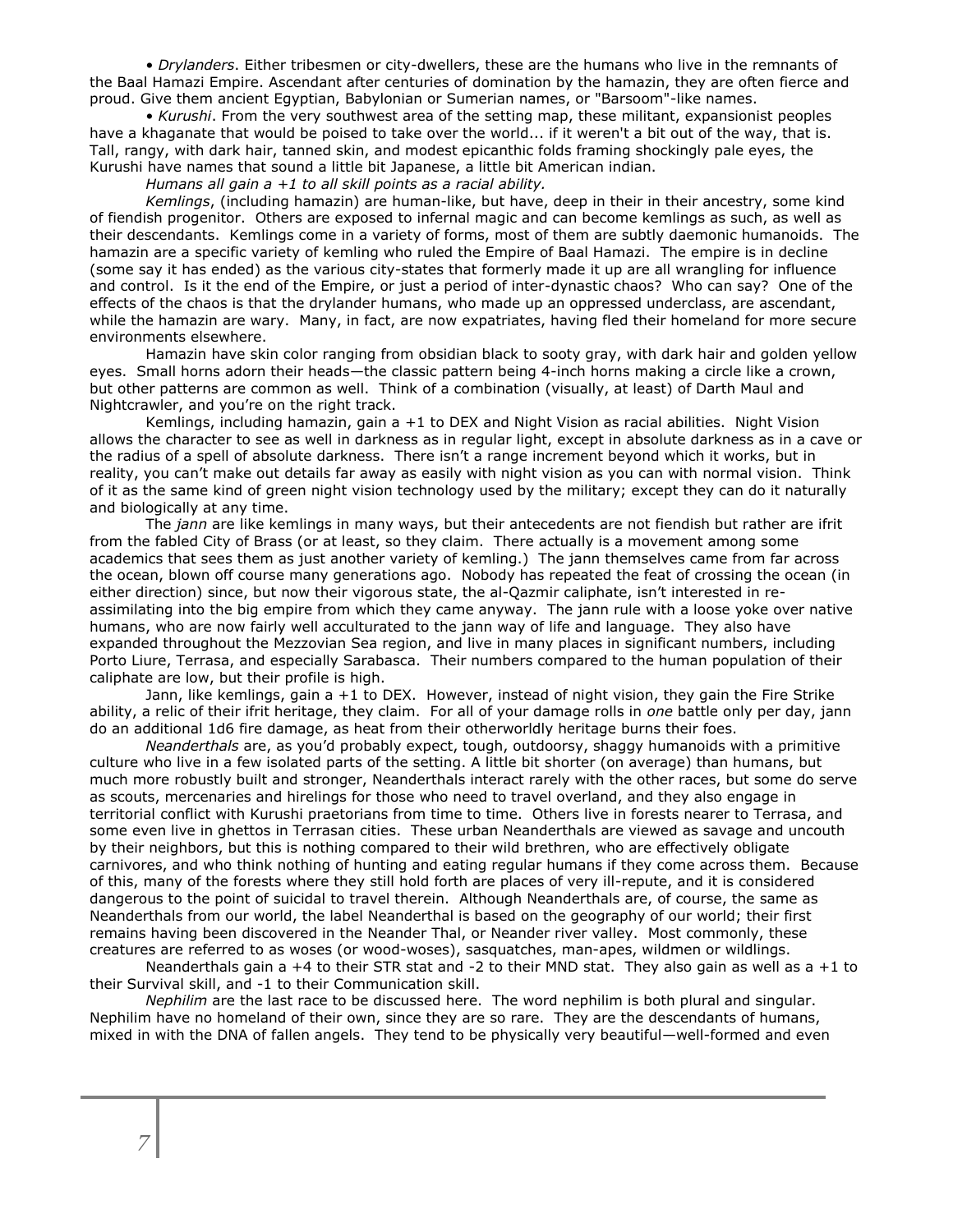majestic, with bronzed skin, silver-white hair, and silver-chrome eyes. Their undeniable charisma, presence, and often their eloquent wit and sharp minds mean that nephilim characters gain a +2 to their MND stat.

### **4. Pick Class.**

There are four classes in the DARK•HERITAGE campaign setting. Classes represent a character's profession, if you will. They are adventuring archetypes that are iconic, yet flexible enough to enable a wide variety of interpretations. In some games, you can "multi-class"—that is, take abilities from more than one class per character. In m20, on the other hand, the class benefits are not so great that that is necessary, and any character can be competent across multiple activities, making the need for multiclassing obsolete. Class benefits are relatively modest, and apply immediately at character creation, but do not lock your character into an archetypical strait-jacket from which they cannot evolve or develop as the game unfolds. The four classes are Fighter, Rogue, Outdoorsman and Sorcerer.

- *Fighter*: Can wear any type of armor, and can use any weapon or shield, by training. Fighters add +3 to their Athletics skill, and +1 to all Attack and Damage rolls. This increases to +2 at 5th level, +3 at 10th level.
- *Rogue*: Can wear light armor and use light, medium, or ranged weapons. Rogues add +3 to their Subterfuge skill, and can (usually) make a Sneak Attack by making a successful Subterfuge + DEX roll to add their Subterfuge bonus to their attack and damage at the beginning of a combat. This can only be done when the opponent is unaware of the location of the rogue, and the DC is usually the result of an Awareness + MND check by the opponent. If the roque is clearly seen before a combat starts, this will obviously be problematic, and the rogue will have to attempt to hide or something and then re-sneak up on the combat to use this ability.
- *Outdoorsman*: Many folks in the DARK•HERITAGE setting make their living in the wilderness. Outdoorsmen can wear light or medium armor and use light, medium, or ranged weapons. An outdoorsman gains +3 to his Survival skill, and gains a +1 to hit with ranged weapons. They can also gain an animal companion of HD 1 or less. At 4th level, they can upgrade this to an animal companion of HD 2 or less, at 8th level to HD 3. (For an explanation of HD, see below in the **Monsters** section of this document.) This animal is not just an extension of the character, and although you can usually tell it to do what you want, occasionally the GM will intercede if you're attempting to have the animal do something unreasonable. Note that this doesn't mean that animals can't display loyalty, including risking their lives for their master.
- *Expert*: Can wear light armor and use light, medium, or ranged weapons. Experts get one Affinity and +3 to their Knowledge skill. An affinity is a broad area of expertise, and any task (subject to GM approval) that falls under the heading of this affinity can be re-rolled if it fails the first time. A number of sample Affinities is listed here: Healing, Craftsmanship, Ride, Investigation, Nobility, Deception, Stealth, Sorcery, Wilderness Survival, Acrobatics. Others could be devised too, but this list already runs the risk of being a bit too specialized--I wouldn't recommend it. At 3rd level, Experts gain another Affinity, and then again at 6th and 9th. Normally, an Expert would take a new Affinity, but if for some reason a player wants to take the same Affinity again (thus giving himself a *second* chance to reroll it) then there's no reason not to let him. He's sacrificing the ability to be more flexible to increase his chance of being successful on something that's obviously very important to him. You will notice that there is no Combat Affinity. You can never use an Affinity to reroll an attack or damage roll. This is true even for spell attack and damage rolls and the Sorcery Affinity. It can be used to reroll the checks to save against Sanity loss (MND damage), or any number of other rolls, but not magical attack or damage rolls. Affinities also can only be used to reroll rolls that the Expert character with the Affinity makes. They cannot be used to force rerolls that another character or the GM makes that affect the character with the affinity.

Note that there is no requirement that all characters be from different classes, or that the group of characters overall form a "balanced party" with at least one of each type of character. It is the GM's responsibility to provide a game that is appropriate for the characters he gets, not one that passiveaggressively penalizes the players for using their inviolable right to control their own characters, or define them (within the constraints of the setting and theme of the game) as they wish.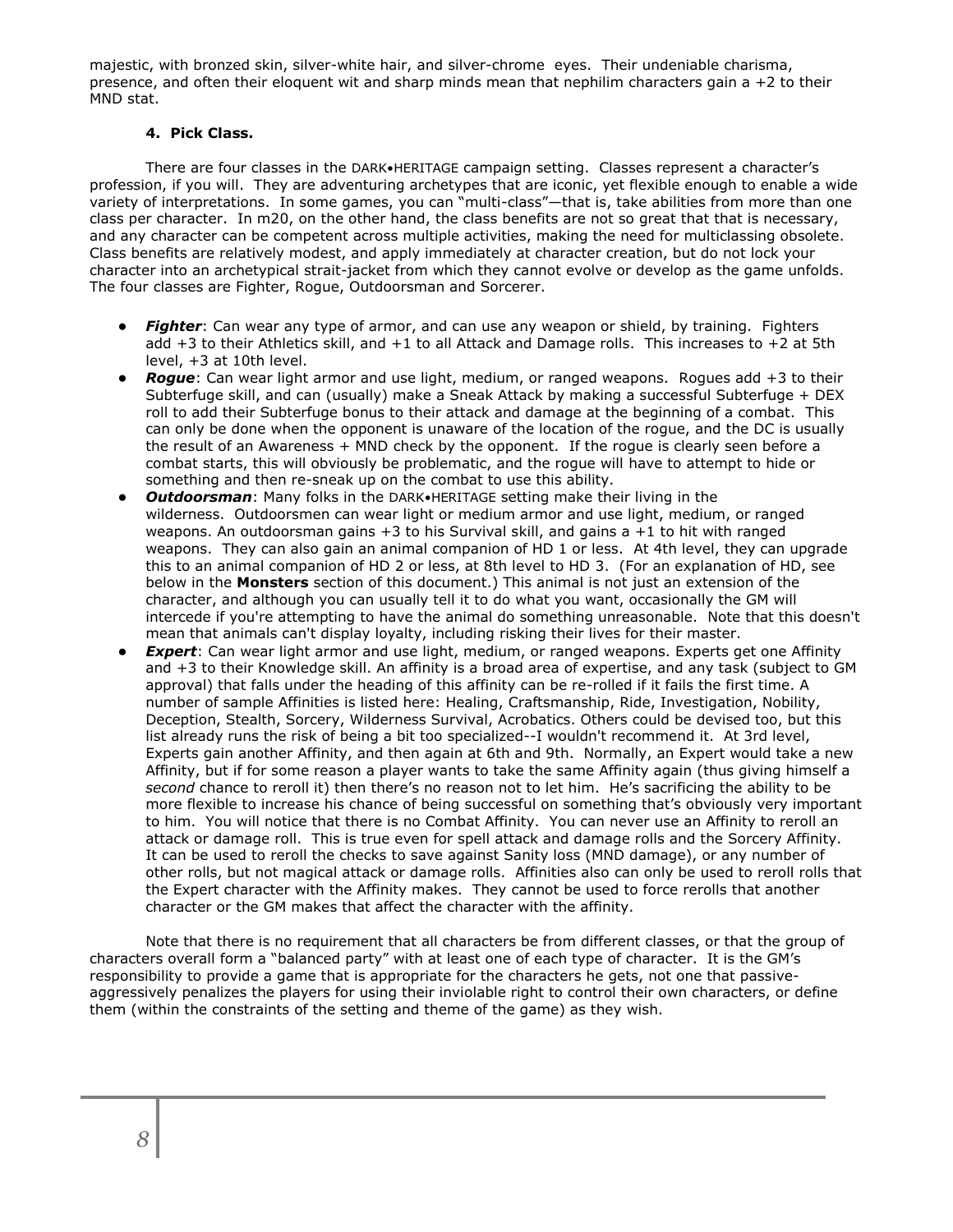#### **5. Calculate hit points.**

Your maximum hit point score for all characters, regardless of class, is generated by using the STR score (not modifier) plus 1d6 for every level (including first.) The d6 may be rolled twice, and the best result used, discarding the poorer result (nobody likes being stuck with a crocked roll, but if you get a crocked roll twice, the dice have clearly spoken their will.) Hit points indicate how much damage a character can take before being too injured to continue. Your maximum hit points, when uninjured, can never be surpassed, except possibly under the influence of a magical effect (which will usually be temporary.) However, when injured, you will lose hit points. If, for example, your character is hit by a duelist against whom he is fighting and takes 7 points of damage, your current hit points will be reduced to 7 below maximum.

Characters who, for whatever reason, reach 0 hit points or lower, collapse into unconsciousness and shock, and are at risk of dying. Every round his hit point total drops by one. On reaching -10, the character must succeed on a check of his STR + character level, DC 20 *every round* or die. Naturally, it behooves the rest of the group to "stabilize" the character before he is at risk of dying, while he is still unconscious and in shock. Another character can attempt to administer quick and dirty first aid by taking a round, while adjacent to wounded character, and making a MND + Knowledge check, DC 15. This represents very minimal bandaging or other first aid, and will halt the countdown of rounds until a check vs. death is required, the character will be stabilized, and will no longer be at risk of near-term death (unless, of course, he takes *more* damage while unconscious and starts the process over again) but the character will not at this point regain any lost hit points, and he remains unconscious.

When not in combat or other stressful environment, a character can attempt more deliberate medical treatment, or surgical treatment. The character attempting to heal another one makes a MND + Knowledge check (DC 15) and if successful, heals 1d6 + 5 hit points instantly. *NOTE:* This can only be done *once*. You can't perform back to back surgeries and expect to be restored to full hit points instantly. It can be done again if the character takes *new* damage, but otherwise, any remaining missing hit points must be recovered naturally. Natural healing is accomplished by bed rest. While undergoing a full night's rest, characters recover hit points at a rate of their level x 2 every night. If they cannot take the time to completely heal naturally, they can still regain hit points every night, but must operate at less than full hit points during the day until they are able to recover all of their hit points via multiple nights' rest.

In reality, nobody likes to sit around recovering from an injury in what is supposed to be an actionpacked and exciting game (my biggest pet peeve with the novel and movie of *Ivanhoe* is that he's lying around hurt for at least half the book, maybe more), so borrowing a convention from action movies everywhere, characters heal much more quickly and thoroughly than in real life, so as to avoid excessive down time.

#### **6. Skills.**

Skills are trained or learned specialties, less broad than stats, but still fairly generic. As stated earlier, most tasks that a character will undertake are done by combining the stat bonus that is most applicable and the skill bonus that is most applicable, adding that total to the result of a d20 roll, and comparing it to a target difficulty class (DC). If you match or beat the DC, you are successful, if you do not, you fail the check and the results are determined by the GM. A standard difficulty task has a target of 15, while a more difficult task can be 20, 25 or even higher. There is no "system" for determining DCs, the GM makes one up that he feels is appropriate for the task at hand, accounting for any conditions or factors that might make it easier or more difficult (for example, poor visibility, poor footing, etc.)

In some situations, rather than applying a skill, a level check might be made. In this case, the bonus that you apply is simply the character level. This is done in somewhat unusual situations in which none of the five skills really apply, but generic experience should provide some kind of bonus (a good example is resisting the effects of a magic spell, which is usually a MND  $+$  level check.)

Which skill applies in all given situations is impossible to determine in a brief rulebook, so GM interpretation will feature heavily. The five skills are as follows:

- *Athletics* the ability of the character to perform physical feats, such as running, throwing something, maintaining balance, etc. Most often combined with either STR or DEX in task resolution, depending on which is more applicable.
- *Communication* the ability of the character to interact with other non-player characters (NPCs) successfully. This could involve giving a rousing speech or debate, the use of diplomacy to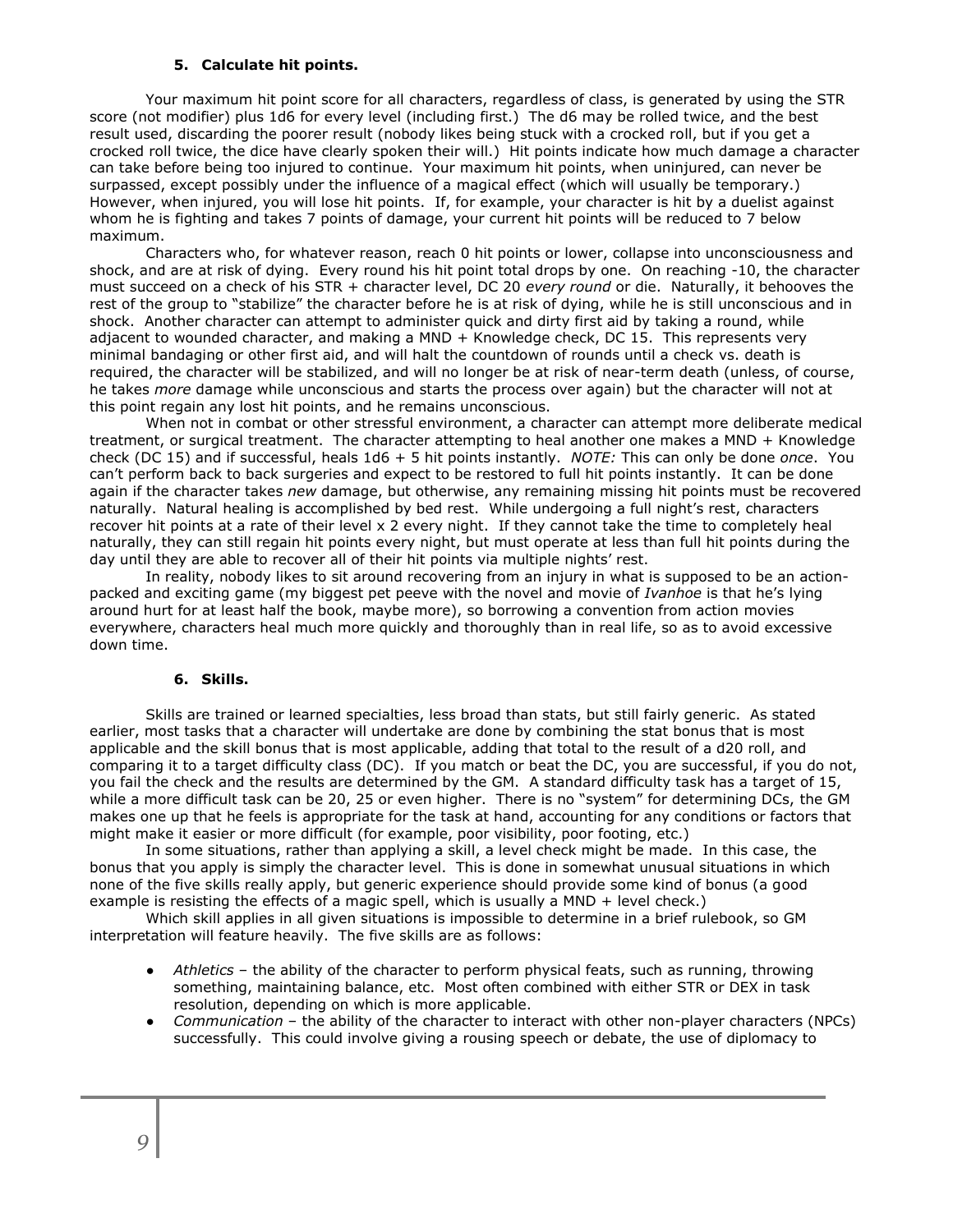convince someone to give you what you want, or the ability to write a revolutionary pamphlet that will inflame the passion of the populace. Usually combined with MND in task resolution.

- *Knowledge*  the ability of a character to demonstrate esoteric knowledge. This isn't necessarily conferred via formal education, but it does represent how well the character has accumulated facts, techniques and details about the world around him, and how well the character is able to *retain* this information and access it when needed. Usually combined with MND to accomplish a variety of non-physical tasks.
- Subterfuge the ability of the character to operate without another NPC or monster being aware of them and their intentions. While this includes sneaking around quietly (Subterfuge + DEX) it can also include a variety of Subterfuge + MND checks to do things like create a forgery or disguise. A Subterfuge + MND check can also indicate how aware a character is, and if they are able to spot hidden details, or someone else trying to sneak up on them!
- *Survival*  the ability of the character to fend for himself in the environment. This is especially applicable in the wild, where a character may want to do things like track the spoor of something he is hunting, forage for berries and nuts (or other edible plants), build shelter and fires, cover the tracks of his own group so that they're not easily followed, or even interact successfully with potentially dangerous wildlife (i.e., intimidate a lion into not attacking, etc.) This wide variety of tasks means that Survival can be paired with any of the three stats, depending on the situation. Many of these outdoorsy tasks can also be adapted to life in urban environments, of course, as needed, in which case this same skill would still be used.

The character's skill bonus for every skill is equal to his character level + any skill bonus granted by class or race. For example, a 4th level Human fighter would have an Athletics skill of 4 (because he's 4th level) + 1 to all skills as a human racial trait, and  $+3$  as a Fighter class trait, for a  $+8$  total.

### **7. Sanity.**

Sanity is a special application of the MND stat that comes into play because the DARK•HERITAGE setting is as much a horror setting as an adventuring fantasy setting. Sanity checks come into play when your characters are faced by intrusions into your mind or particularly horrible sights or revelations. Sanity also comes into effect when casting spells, since doing so is a perversion of natural law, and the human mind is ill-equipped to use magic.

If your GM requests a Sanity check, roll 1d20. If the result is greater than or equal to your current MND score, you take 1d4 points of damage to your MND score, and roll a d4 plus the amount of MND damage you took, and consult the following table:

| <b>Roll</b> | Result                                                                                            |  |
|-------------|---------------------------------------------------------------------------------------------------|--|
| 1           | Going to be okay, but noticeably shaken up. No mechanical effect.                                 |  |
| 2           | Affected by a -2 to all d20 rolls for 1d6 rounds.                                                 |  |
| 3           | Affected as if by a Seeping of Kadath on the Mind spell for 1d6 rounds.                           |  |
| 4           | Afflicted with hysterical laughter and/or crying. Unable to attack or cast spells for 2d4 rounds. |  |
| 5.          | Faints out of shock for 2d6 rounds.                                                               |  |
| $6+$        | Catatonic with despair. Cannot attack, speak, or cast spells, and must be led around by allies    |  |
|             | for 1d4 hours.                                                                                    |  |

The main reason that a character would make a Sanity check involves the use of magic, although some extremely unearthly monsters or other unusual circumstances can spark a Sanity check as well.

#### **8. Equipment.**

Adventurers live and die by their equipment. Equipment comes in three categories: weapons, armor and other. Weapons and armor have specific qualities that impact the character's performance in combat. Other equipment can be used mostly in ways that are self-explanatory. Weapons and armor can only be used by members of a class that grants training in their use, i.e., a sorcerer will not be able to use heavy armor.

All equipment has a cost. For simplicity, all of the various coins of the various realms in DARK•HERITAGE are simplified to gold pieces (or gp.) Some of the equipment on the **Other** section is really cheap; in those cases you can use silver pieces (sp) or even copper pieces (cp). Each gold piece is worth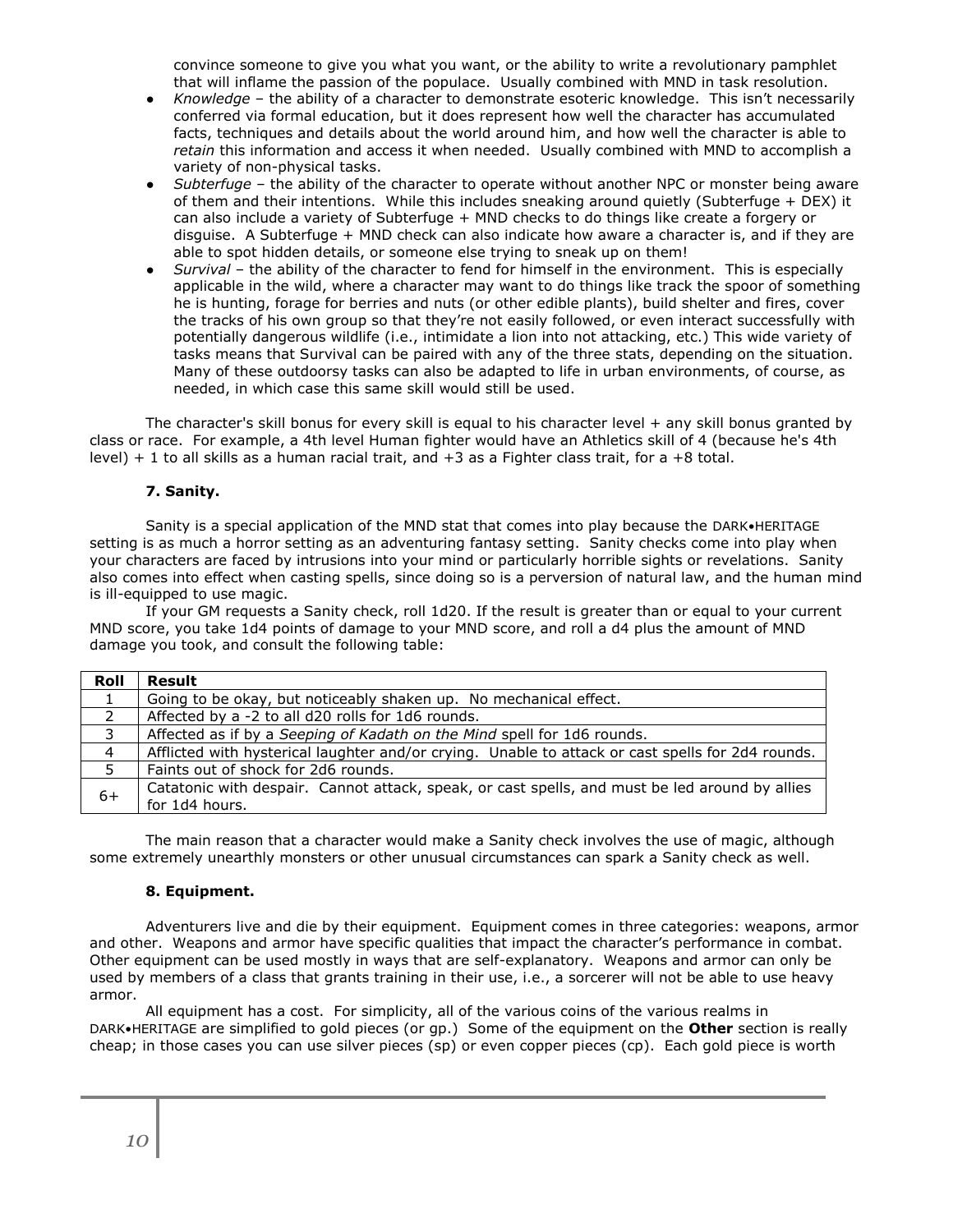ten silver pieces, and each silver piece is worth 10 copper pieces. In terms of current US currency, that makes copper pieces equivalent to pennies, silver pieces equivalent to dimes, and gold pieces equivalent to dollars.

Weapons also have a damage type, which indicates which dice you would roll when determining damage if you hit an opponent with that weapon. Armor has a bonus to Armor Class that it confers. Other equipment has only a cost and occasionally any specific comments on its use that may be necessary to clarify how it works.

Both weapons and armor are simplified into categories, and all armor of a given category behaves identically in terms of game rules. This may be more streamlined that you are used to in other games, but I don't see the value of bogging down what is meant to be a brief document with simple rules with long equipment lists. Some examples of typical varieties of armor or weapons in each category is given, but by and large, you can use any type of weapon you can imagine, and with the buy-in of your GM, you can categorize it as you see fit. All of the game information related to it (cost, damage, etc.) will be unchanged. Some few weapons (such as daggers) can be light weapons or thrown weapons, but the cost and damage should be the same. Any thrown weapons can no longer be used in any given combat unless the character has a chance to retrieve it.

Ranged weapons also have a range listed in their description. Any distance beyond this range is considered long range, and any To Hit rolls will be assessed with a penalty of at least -2 by your GM, depending on how far away it is. Some targets are simply too far away for there to be *any* chance at hitting them, in which case, all attempts to attack automatically fail.

Although characters may find equipment, or be given equipment by patrons or friends, throughout the course of the game, mostly they have to buy what they want. Most of the items listed here are reasonably common and can be assumed that any type of town or city larger than a small farming or fishing hamlet will accommodate the entire list of equipment in some shop or specialist vendor's stall somewhere. As always, the GM may rule that in certain environments this is not the case.

In addition to whatever money a character finds throughout his career as an adventurer, all characters start with  $120 + (3d6 \times 5)$  gp with which to equip the character before the game begins. Take a moment as part of creating your character to equip him with whatever gear you feel you need to start.

Some games also feature weight and encumbrance rules. I've elected to ignore that, and assume that you are able to utilize some common sense in terms of what you are able to carry on your person at any given time. There are also no wealth per level guidelines, or anything else like that. It is not a feature of any DARK•HERITAGE game that the acquisition of vast amounts of wealth is likely to be a major goal or activity anyway.

#### Weapon Type

- *Unarmed* cost is free, damage is 1d3
- *Light* (daggers, rapiers, etc.) cost is 5 gp, damage is 1d6
- *Medium* (swords, axes, etc.) cost is 15 gp, damage is 1d8
- *Heavy* (two-handed swords, two-handed ax, etc.) cost is 20 gp, damage is 1d10. Cannot use shields with this size weapon, as they typically take both hands to use properly.

*• Thrown* (daggers, tomahawks, etc.) - cost is 5 gp, damage is 1d6. Range is 50 feet (no increments; it's either in range or not.)

*• Ranged* (Bow and arrows, crossbow, etc.) - cost is 40 gp, damage is 1d8. Range is 500 ft. Assume unlimited ammunition (as per most action movies!)

- *Pistol* cost is 150 gp. Damage is 2d6, range is 100 ft. Must take an entire turn to reload after firing.
- *Rifle* cost is 200 gp. Damage is 2d8, range is 300 ft. Must take an entire turn to reload after firing.

#### Armor Type

- *Light* (padded cloth, leather, etc.) cost is 10 gp, Armor bonus to AC is +2.
- *Medium* (chainmail or breastplate) cost is 50 gp, Armor bonus to AC is +4
- *Heavy* (full suit of plate armor) cost is 250 gp, Armor bonus to AC is +6
- *Light shield* (buckler or wooden shield) cost is 10 gp, Armor bonus to AC is +1
- *Heavy shield* (kite shield or fully metal shield) cost is 15 gp, Armor bonus to AC is +2

## Other

- Backpack—2 gp
- Basket—4 sp
- Barrel—2 gp
- Bedroll—1 sp
- $\bullet$  Bell-1 gp
- Winter blanket—5 sp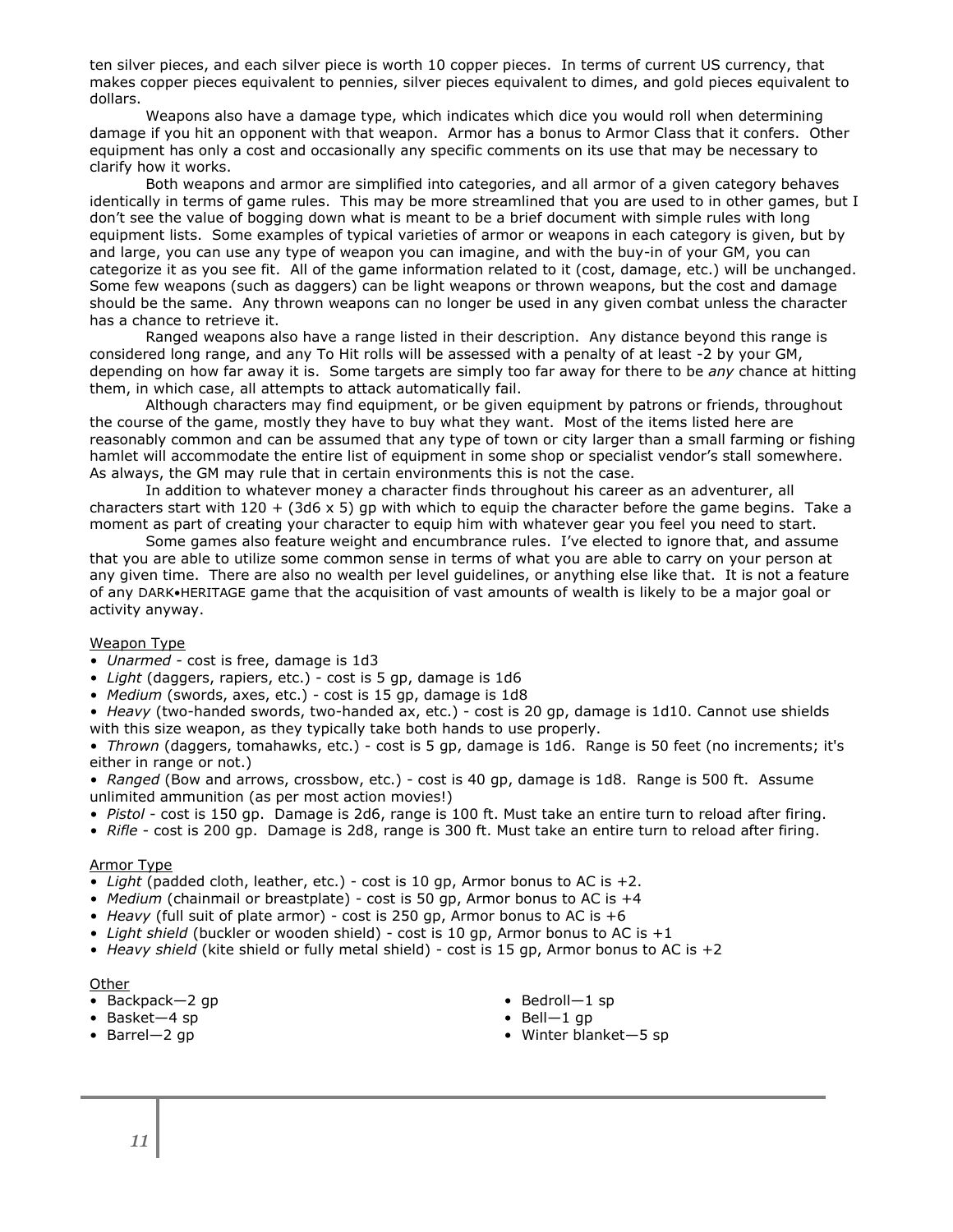- Block and tackle—5 gp
- Glass bottle—2 gp
- Bucket—5 gp
- Caltrops—1 gp
- Candle—1 cp
- Canvas (per square yard)—1 sp
- Chain  $(10 ft.) 30 gp$
- Chalk $-1$  cp
- Chest-2 ap
- Clothing, artisans—1 gp
- Clothing, priest's vestments—5 gp
- Clothing, cold weather outfit—8 gp
- Clothing, courtier's outfit—30 gp
- Clothing, entertainer's outfit—3 gp
- Clothing, explorer's outfit—10 gp
- Clothing, noble's outfit-75 gp
- Clothing, peasant's outfit—1 sp
- Clothing, royal outfit—200 gp
- Clothing, scholar's outfit—5 gp
- Clothing, traveler's outfit—1 gp
- Crowboar—2 gp
- Fishhook—1 sp
- Fishing net, 25 square feet—4 gp
- Flask—3 cp
- Flint and steel—1 gp
- Grappling hook—1 gp
- Hammer—5 sp
- Ink (1 ounce vial)-8 qp
- Inkpen—1 sp
- Ladder, 10 foot—5 cp
- Lamp—1 sp
- Hooded lantern—12 gp
- Lock-40 qp
- Manacles-15 gp
- Mirror, steel hand-held-10 gp
- Parchment (sheet)—2 sp
- Miner's pick—3 gp
- Pole, 10-foot—2 sp
- Iron pot—5 sp
- Rope, 50-foot—10 gp
- Sealing wax-1 gp
- Signet ring—5 gp
- Spade or shovel—2 gp
- Spyglass—100 gp
- Tent-5 qp
- Torch-1 cp
- Waterskin—1 gp

Characters may also buy other goods and services, such as mounts, animals, hirelings, meals, stays at inns, etc. In general, these costs are either relatively ephemeral transactions (drinks, meals, stays at inns) in which case they should be fairly cheap—very rarely even as much as a single gp—or they are unusual and unique (a horse to ride, legal services, a porter to carry your stuff, etc.) in which case they should be "quoted" to you uniquely by the GM rather than spelled out here.

### **9. Heroism Points.**

Heroism points represent a character's determination and their importance to the plans of the gods or the forces of fate (i.e., the game and the GM.) A character gets three heroism points per session to start with. Heroism points can be used to add a +10 to any d20 roll that the character makes. It can also be used as a "healing surge;" to instantly heal 2d6+2 hit points as needed.

When your Heroism points are completely spent, they are gone for the rest of game session. A character's Heroism points are restored to their starting amount at the beginning of a game session. However, the GM may (and should!) decide to give extra "reward" Heroism points to characters who do something particular exciting, interesting, harrowing, or entertaining. These points can be saved to be used later during the session, or spent immediately. Heroism points do not carry over from session to session; they must be used in the session in which they are granted, or they are lost (although the next session will give you a new evening's worth of Heroism points to spend again.)

Heroism points can be noted any way that works for you, but my preference is with counters that are returned to the GM when spent. Any type of counter will work—small paper chits, poker chips, potato chips, pennies, etc. My favorite are plastic pirate coins which I bought at a party favor store for a buck or two. They're cheap, utilitarian and yet evocative at the same time.

# **Combat.**

Combat is the ultimate challenge in most roleplaying games. As such, the rules for it are more involved than the rules for other task resolution scenarios, which typically involve making a check of your stat modifier plus your skill bonus plus a d20 roll, which must meet or beat a target number (DC) to succeed. However, combat does follow a similar pattern. At its heart, a character makes a To Hit roll that is similar to a check, against a target number (AC) and if you meet or beat it, you have hit and may roll damage, which your target must then take. The To Hit roll is usually a STR modifier + character level + any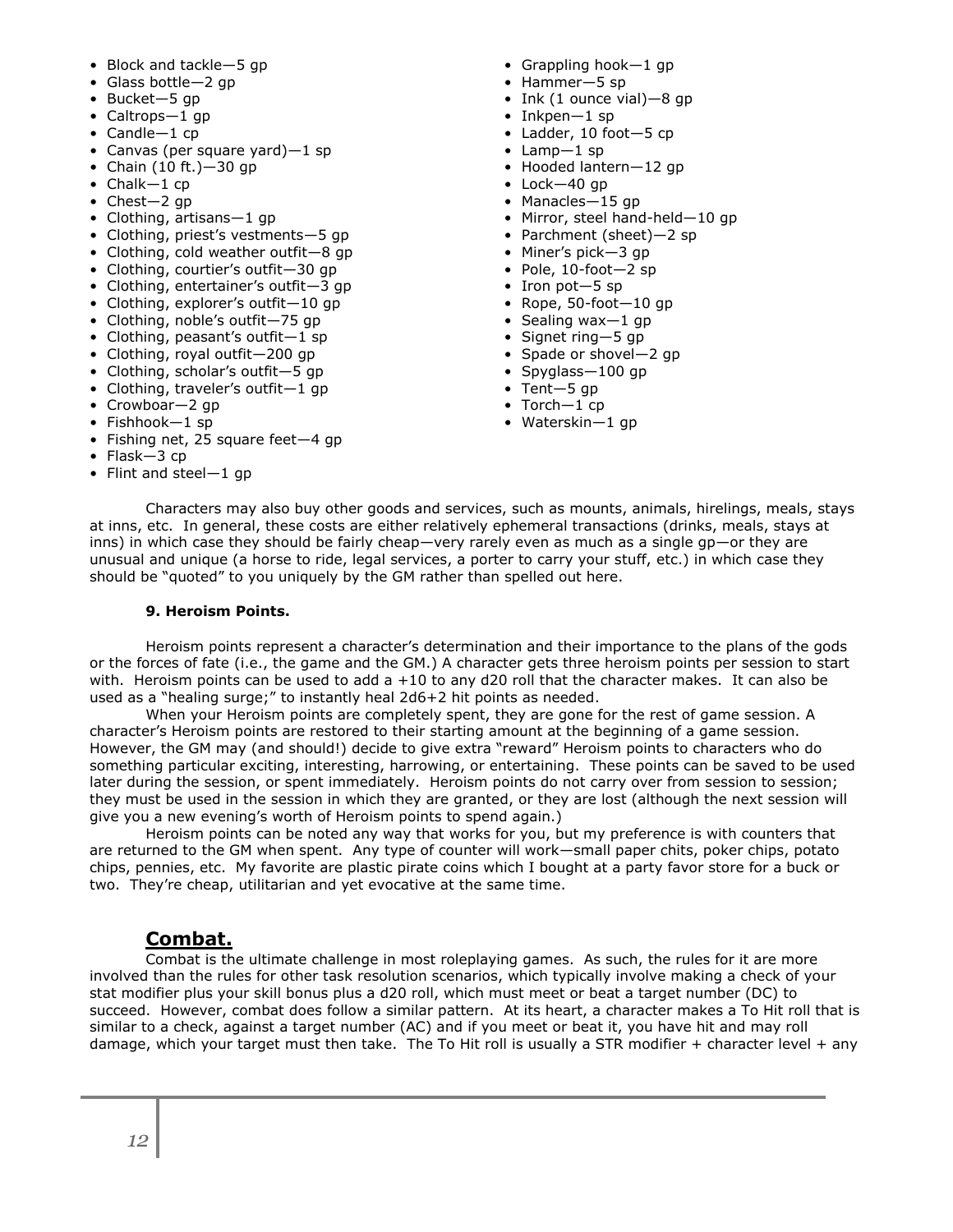class modifier + the result of a d20 roll. When using a light weapon you may use your DEX modifier instead of your STR modifier if you choose. When making an attack with a ranged weapon (instead of a closecombat, melee weapon) you *must* use your DEX modifier instead of your STR modifier.

Combatants take turns in initiative order. You determine initiative order by rolling a d20 and adding the DEX modifier to that roll for all combatants. The highest result goes first, and then the second highest, and then the third, etc. until all combatants have had a chance to take a turn. With any ties, the opponent with the highest DEX modifier should go first. For simplified opponents who do not have a listed DEX score, the PC will always go first in the case of a tie. This entire cycle of every opponent taking a turn is called a combat round. In theory, a round lasts a several seconds, and the actions you take during the round are somewhat abstracted (i.e., making an attack roll does not mean one swing of the sword. It includes abstracted back and forth of blows for a few seconds, feinting and trying to find a way past the opponent's guard). On his turn, your opponent may also attempt to attack you. He will make a check vs. his To Hit score against your Armor Class (AC). Your AC is determined by adding 10 + your DEX modifier + your armor bonus + half of your level (rounded down). If, for example, you were playing a  $3<sup>rd</sup>$  level Outdoorsman, who can use (and owns) medium armor, and had a DEX bonus of  $+2$ , your AC would be 10  $+$ 2 (your DEX bonus) + 4 (the armor bonus for wearing medium armor) + 1 (your character level divided by two and rounded down) for a total of 17—a respectable AC that will protect you from the attacks of many opponents.

The To Hit and AC scores for your opponents are not necessarily calculated according to the same scheme as for player characters, as the game rule information for opponents is greatly simplified compared to characters.

If you successfully hit your opponent, you get to roll damage. Damage is determined by the weapon type; for example, a medium weapon does 1d8 damage. Add to this your STR modifier if it is a melee attack, or a ranged attack where your strength would have an impact (such as a thrown weapon attack) but not one in which you attack with a bow or firearm. This is how many hit points worth of damage you have done to your opponent. If your attack brings the current hit point total of your opponent to 0 or lower, then the combatant is in shock and falls unconscious (see the **Hit Points** section for further details). Combatants are not in any way incapacitated after being hit unless their hit point total is 0 or lower. If your roll on a To Hit check is a natural 20, then a successful attack is a critical hit, and automatically does double damage. Do not simply multiply your damage, double your STR modifier, and roll the damage twice (so, for example, a critical hit with a medium weapon would do 2d8 damage rather than simply 1d8.)

While there is no technical limit to what you can do in a combat round, keep in mind that it's only a few seconds long. Your GM may rule that certain combatants are far enough away that you can't reach them in a single round, or that if you're attempting too many things, that you won't be able to do them all and you'll have to cut some back. Rather than specify that you can have one or two (or whatever) actions per round and get into defining what kinds of actions you can do, we'll leave this up to GM interpretation. In many combats, if the group are all standing relatively close, it is assumed that they can move around within the combat area and still attack the foe of their choice. If opponents are specifically trying to protect another combatant (like several fighters blocking access to a sorcerer, for example) then you may have to either sneak past, or fight past any such obstacles. Other obstacles, such as terrain, bushes, fruit carts, etc. that may infringe upon your freedom of movement are similarly up to the GM to adjudicate. He may require using the task resolution system by making checks to do certain things that you attempt.

Sorcerers may wish to cast spells in combat, since that is often their best weapon. Targeting an opponent with a spell works exactly like targeting one with any other kind of attack, although the stat used is not DEX nor STR but MND. However, many spells do not require a targeted attack to be cast—this only applies for spells in which a To Hit roll is required.

Combat continues until all of the combatants on a given "side" are defeated (0 hit points or less), or they have managed to flee the combat, or one side gives up and surrenders. Position in combat is also abstracted, and there is no combat grid, or tactical positioning supported by the rules. The GM should describe the scene, including answering any questions, such that questions of positioning or tactics are clear to all participants (i.e., if you can't reach an opponent in melee because he's behind a wall of protectors, that should be apparent from positioning, so you don't attempt to attack that person with a melee weapon.) Players are also similarly encouraged to find solutions more interesting than "I attack it with my sword." Because the solutions can be anything from, "I swing in to engage the baron on a hanging chandelier," to "I splash a bucket of oil across the floor and set it alight with my torch," it is impossible and in fact undesirable to give too much proscriptive guidance on how to handle these types of situations. GM's are encouraged to use the task resolution system to determine the effects of such actions—pick the appropriate stat modifier,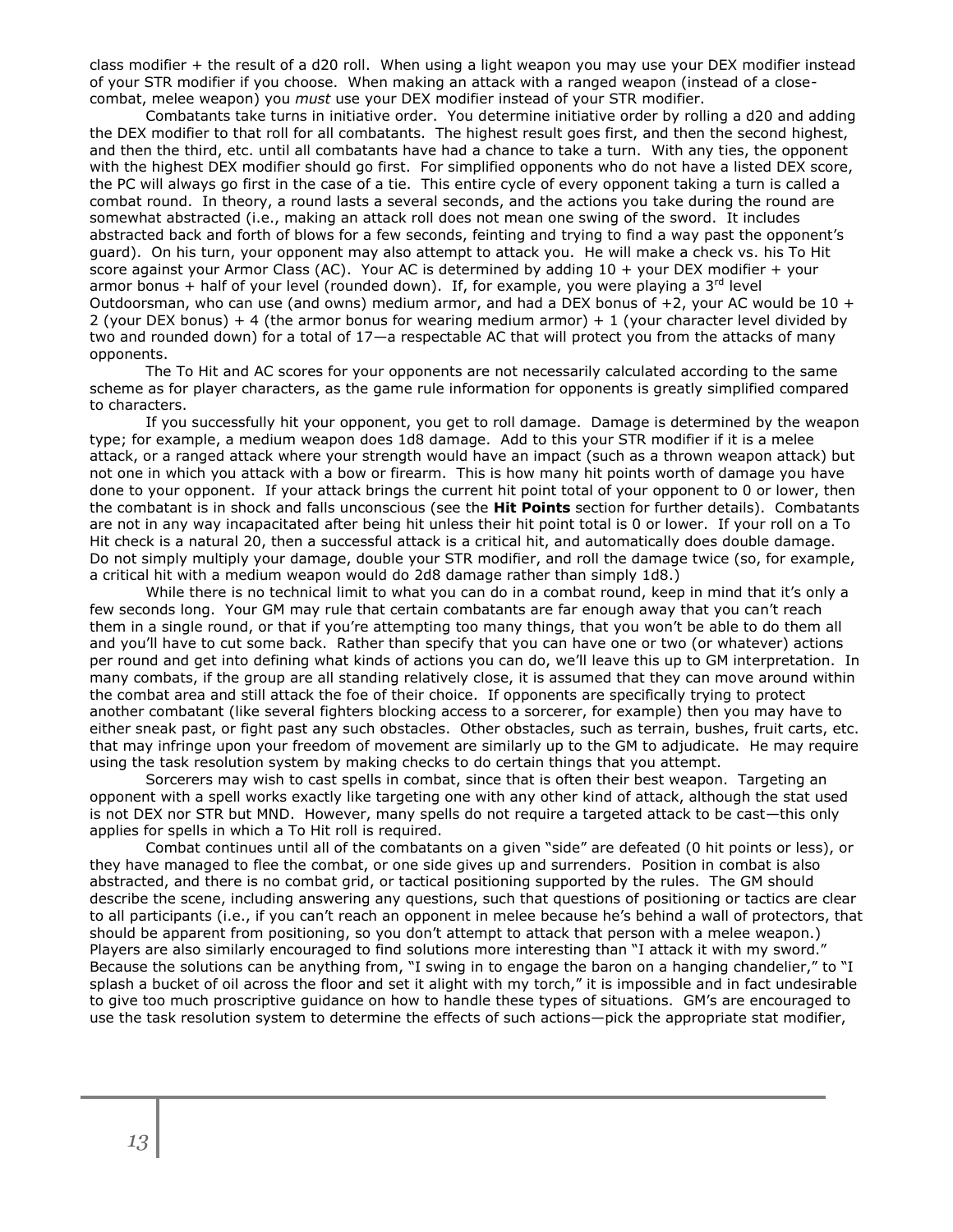pick the appropriate skill bonus, and tell the player to make a check. Make a judgment call on the effects of a success or failure, either one.

If a character, NPC or monster attempts to flee a combat, their opponent may let them, or may choose to give chase. To break away from combat and initiate a chase, first the one running away must beat an opposed Athletics + DEX check. If the one running away does not beat the result of the check of the one who is trying to prevent him from running away, he is not able to break away from the combat. If he succeeds, then he runs away, and the pursuer may choose to give chase. If he does, then both opponents make opposed Athletics + DEX checks. Terrain or other hazards may present a situational modifier to the check of one or more of the opponents. For example, if the character running away attempts to knock a pile of barrels into the path of his pursuer, that may create up to a -3 or -4 modifier to the opposed chase roll of his pursuer.

After five rounds of chasing, each combatant must make an Athletics + STR check (DC 15) or become fatigued from all that running. A fatigued character can still make opposed chase rolls, but will suffer a -5 penalty to the roll. If the character is successful on the check, he may continue the chase as normal, but will still have to roll to avoid becoming fatigued *every* round thereafter. Once a character is fatigued, he will remain fatigued for the remainder of the chase. If the chase ends in combat, a fatigued character will suffer a -2 to all To Hit and Damage rolls as well. The fatigued condition ends when the "action scene" is over and the character has a chance to catch his breath. Other modifiers can apply as well, determined by the GM. For example, if one character manages to mount a willing horse, he will gain a significant bonus (probably +10 or so) to his opposed check.

The chase is over when either the character fleeing manages to get away, or the character pursuing catches up to his opponent and the chase scene becomes, again, a combat scene between the two of them. Normally this will happen when one of the participants in a chase scene "wins" the opposed check by a difference of 10 or more. If the character fleeing beats the pursuer by more than 10, then he manages to break away and escape. If the pursuer, on the other hand, wins, then he has caught up to the one fleeing and the chase becomes a combat, following all of the rules of combat detailed above.

There are a few exceptions to this. If the environment allows, the one being chased might manage to duck into an alley, or into a barrel, or otherwise hide and lose his pursuer by making a Subterfuge + DEX check vs. the pursuer's Subterfuge + MND check. Again; use the Skill + stat task resolution system, interpreting the stated actions by assigning which stat and skill best apply to resolve any other attempted actions. Apply and bonuses or penalties that the situation and environment may suggest. It is not meant that the rules be comprehensive in how to do this, as GM ruling and interpretation is the final arbiter in terms of how to resolve tasks.

# **Other Hazards.**

While entering into combat with deadly weapons is clearly a hazardous endeavor to those involved, adventurers may encounter a number of other situations on a semi-regular basis that may be perilous to their health. By design, this m20 system gives GMs tools with which to make rulings as he best sees fit, but here's a few examples:

- Falling : A character takes 1d6 damage per 10 feet fallen. This can be reduced to half damage with an Athletics + DEX check with a DC equal to the height fallen in feet.
- Spikes : Add +1 point to falling damage per 10 feet fallen, max +10.
- Poison : Make a character level + STR check to avoid or for half, depending on poison. A DC of 15 is a standard poison, while a more potent one may 20, 25, or even more. The effect of the poison varies with poison type. Most do either regular damage (i.e., they attack your hit points as if it was a successful attack) or they attack one of your stat scores. A mild poison that leaves you feeling sick and woozy might do 1d4 STR damage, for instance, while a much more dangerous poison might do 3d8 points of damage.
- Extreme Heat & Cold : If not wearing suitable protection, make a character level + STR check once every 10 minutes of exposure to extreme temperature (DC 15, +1 per previous check), taking 1d6 damage on each failed save. This applies to weather—if you are hit by a fireball, for instance, you will burn no matter what.

## **Level Advancement.**

Characters normally start at 1st<sup>t</sup> level, but they may not at the GM's discretion, and in any case, one hopes that characters who survive their adventures get better at having them after a time. One of the fun things about playing after a time is improving your character, which due to legacy and tradition issues is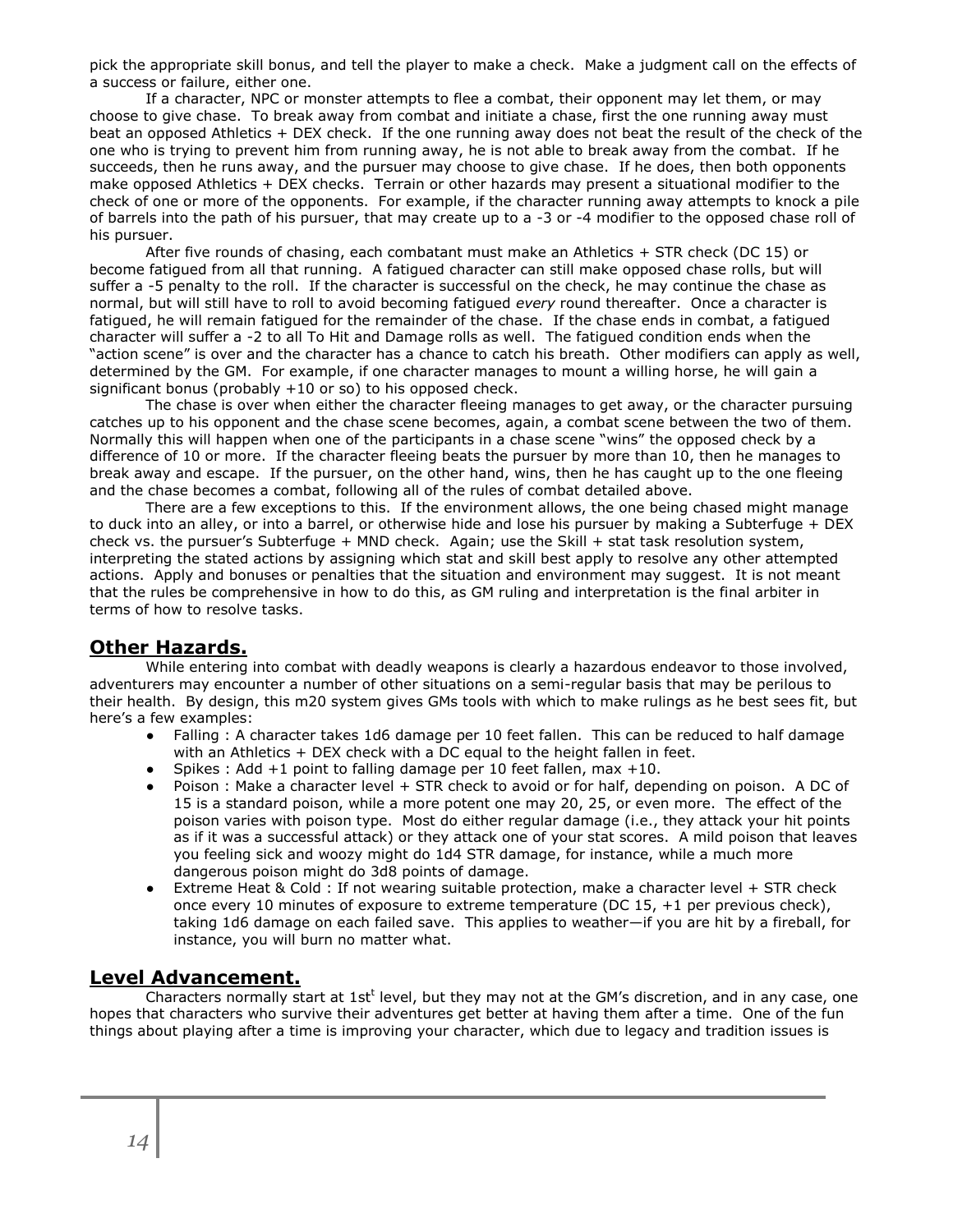done through levels. Gaining a level, or leveling up happens at the GM's discretion, based on the pace that he wants the game to have. Personally, I prefer a pace of about 1 level for every 8-10 play sessions.

Each level adds the following to a character: 1) The maximum hit points of the character increases by 1d6. Feel free to roll this number twice and discard the lowest number, as described during character creation. 2) +1 to all To Hit rolls.  $3$ ) +1 to all Skill modifiers. In addition, if the level divides by three (i.e. level 3, 6, 9) add 1 point to STR, DEX or MND. Don't forget, if you play a Fighter, you gain +1 to their attack and damage rolls at levels 5 and 10. Experts gain new Affinities at 3rd, 6th and 9th level.

Although there's no reason why you can't go on from a mechanical perspective, this game is not meant to support levels above level 10. On average, at my pace, that's a good 80-100 play sessions or more—about as long as I can stand to run a single campaign and deal with the same character anyway.

## **Magic.**

In DARK•HERITAGE there isn't a spellcasting class--any individual can learn to cast spells. Spells must be "discovered" by the character in order to be used, however, and are usually uncovered in ancient tomes and blasphemous texts. One side effect of this is that GMs have complete control over which spells appear in a game, because characters can't just go out and learn any spell that they want; they can only learn ones that the GM allows them to find. That said, if a player wants to learn spells, or even a specific spell, you should think long and hard about not allowing him to find it with some effort. The concept is one of "just say yes"--GMs tend to run games that players enjoy more if they get to indulge the things that they came to the table hoping to do, after all.

Casting a spell of any kind costs Hit Points, i.e. it physically tires or even damages the spellcaster. The cost is 1 + double the level of the spell being cast. A 5th level spell (the highest normal level in the game) would therefore cause 11 points of damage to the sorcerer upon casting. Casting spells is also damaging to the minds of sorcerers, since it involves breaking the fundamental laws of reality; a task for which the man of mankind is not suited. Upon successfully casting a spell, a sorcerer must also make a MND + character level check, DC  $12 +$  the level of the spell, or take MND damage equal to the level of the spell. This MND damage heals the same as any other type of stat damage, at a rate of 2 per night of rest. Therefore, for a 5th level spell, a sorcerer would need to make a MND + character level check with a DC of 17 or take 5 points of damage to his MND score. Ouch! Keep in mind that certain spells might have secondary MND damage as well--summoning a horrifying daemon causes MND damage as normal to cast the spell, but the sight of the daemon could well be a sanity rending event in its own right.

Any time a sorcerer rolls a natural 1 on this MND damage check, they take double MND damage, and have a 50% chance of attracting the attention of 1d4 hounds of Tindalos who attack them in three rounds.

More than one sorcerer can attempt to cast a spell together, and both the hit point and MND damage cost are spread equally between the casters (although in most cases, the maximum number of sorcerers who can join together this way is three.) Sorcerers can also attempt to channel a portion of the hit point and sanity cost to a sacrifice or proxy. Up to 50% of the cost (rounded down) can be transferred this way if a sacrifice or proxy is included as an element of the ritual. This sacrifice is another character—either a player character, or a GM-run non-player character. The sacrifice makes a MND + level check, DC 15 + the spell level to resist this, although a willing sacrifice can willingly fail this saving throw. If the saving throw is successful, the sacrifice does not take any hit point or sanity damage, and it all reverts to the caster (or casters.) If the sacrifice fails, he takes 50% of both the Sanity and hit point damage and only the remainder is suffered by the caster (or casters.)

Some spells allow the "victim" to make a check to avoid or mitigate the effects of the save. Whenever this happens, the check that the spell victim must make has a DC of  $10 +$  the spell's level + the caster's MND bonus.

The following is a list of tomes, texts, codices and books in which spells may be found. The list is not meant to be exhaustive, and you can follow the same format to create your own. To learn the spells included in such a source, a character must study the book for the length of time indicated and then succeed on MND + Knowledge check of the DC indicated. The character then takes MND (or Sanity) damage as indicated whether or not he is successful. If the check is successful, the character learns the spells that the book contains (the entries that follow give an idea of how many each book should contain) and can add the spells to his character sheet as spells that he can now cast. If the character is unsuccessful, he doesn't learn any spells and must repeat the entire process (although he still pays the Sanity cost.)

*The Necronomicon.* The most infamous of the blasphemous tomes available. Written by the mad Qazmiran Abdul Alhazred, this book comes in various translations of varying quality and faithfulness to the original.

• Study period: 2d10 weeks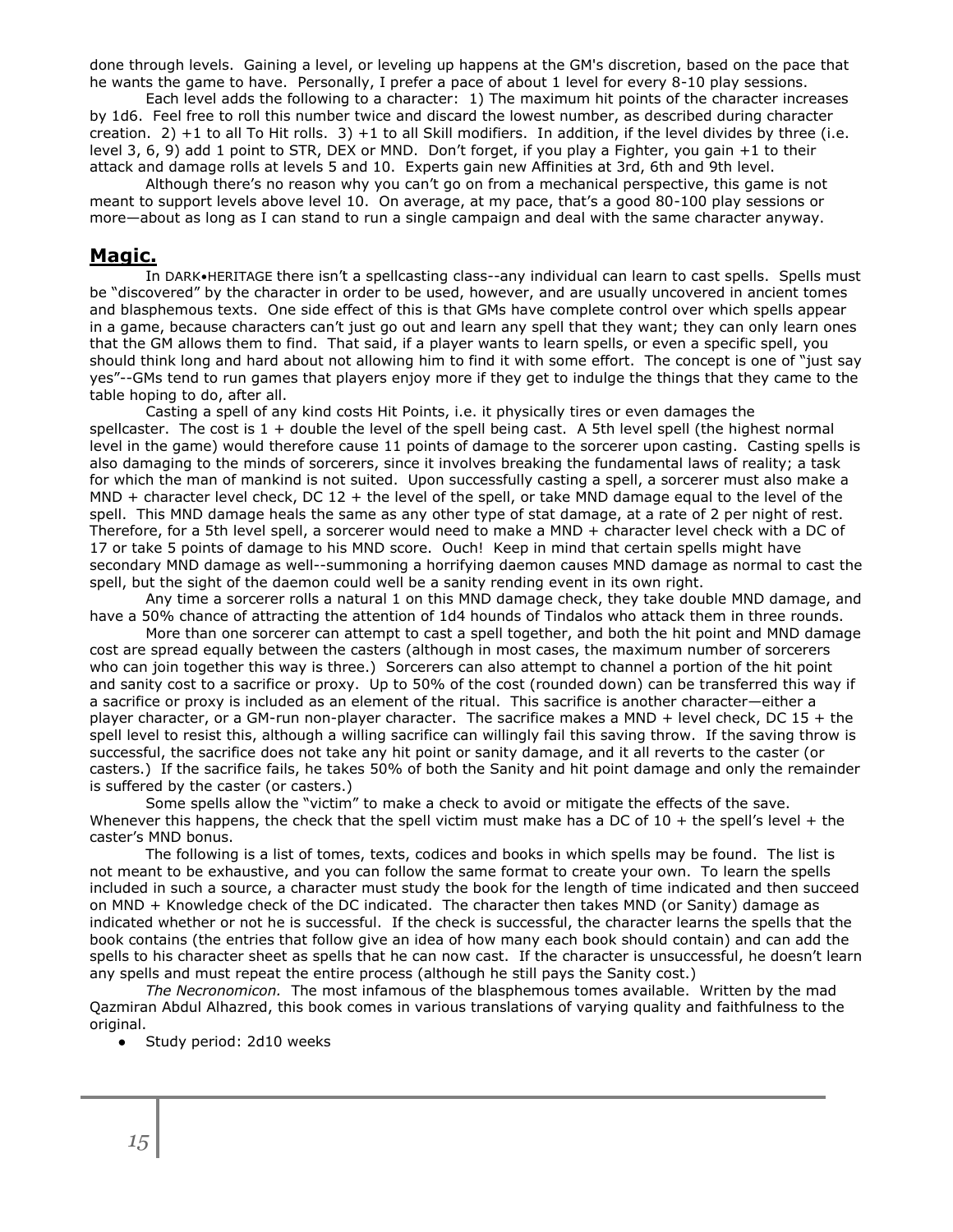- DC 24
- MND damage 2d6
- Contains 3d4 spells

*Nameless Cults.* Written by the balshatoi scholar known only by the partial name of von Junzt, this is often called "the Black Book."

- Study period: 2d8 weeks
- DC 23
- MND damage 1d10
- Contains 3d4 spells

*The Book of Eibon.* Claimed to have been penned by a prehistoric sorcerer from a legendary land that is unidentifiable today, the earliest verified version still available is no more than 600 years old now. This book was never printed, so only hand-copied versions are known.

- Study period: 1d12+1 weeks
- DC 22
- MND damage 2d6
- Contains 2d6 spells

*Cultes des Ghoules.* Written by the notorious Comte d'Erlette, who was burned at the stake as a heretic in Terrasa, this foul manuscript survives in a few moldy copies here and there, although possession of it is highly illegal.

- Study period: 1d8+2 weeks
- DC 22
- MND damage 2d4
- Contains 1d8 spells

*The Eltdown Shards.* A questionable translation of mysterious heiroglyphs found on clay fragments near the small town of Eltdown on the borders of Tarush Noptii.

- Study period: 1d8 weeks
- DC 21
- MND damage 2d4
- Contains 1d6 spells

*Pnakotic Manuscripts.* Also known as the *Book of the Black Prince*, this volume was transcribed by a scholar from Razina named Heironim Castellata. Along with an entire expeditionary group funded by the Academy, he went from Pnakot into the Forbidden Lands. Seven years later, he returned alone and delirious to Pnakot, clutching the book to his chest, written in his own blood. He died shortly after under mysterious circumstances. The Shazada of Pnakot ordered everyone (besides himself) who heard Castellata's last words put to death to ensure they would never plague future generations, yet somehow copies of his book were smuggled out of Pnakot to plague the lands around them for centuries. Only a few copies are rumored to exist still.

- Study period: 2d6 weeks
- DC 23
- MND damage 2d6
- Contains 2d4+1 spells

The following is the list of spells available to sorcerers, sorted by spell level. R: is for the range of the spell and D: is duration. The ranges are quite specific, and lacking detailed combat grids and tactical positioning, they may be much more specific than you need, but they do serve to give a good idea of what to expect the spell to do when viewed through the lens of GM interpretation.

Spells that are in play can be dispelled by a sorcerer by making a MND + level check with a DC of 10 + twice the spell level.

#### 1st Level

*Peal of Clanging Woe*: Sounds a mental or audible alarm (caster's choice) each time a creature enters the warded area (about the size of a standard bedroom in a house) without speaking the password (set at casting). R: 60 feet. D: 2 hours/caster level.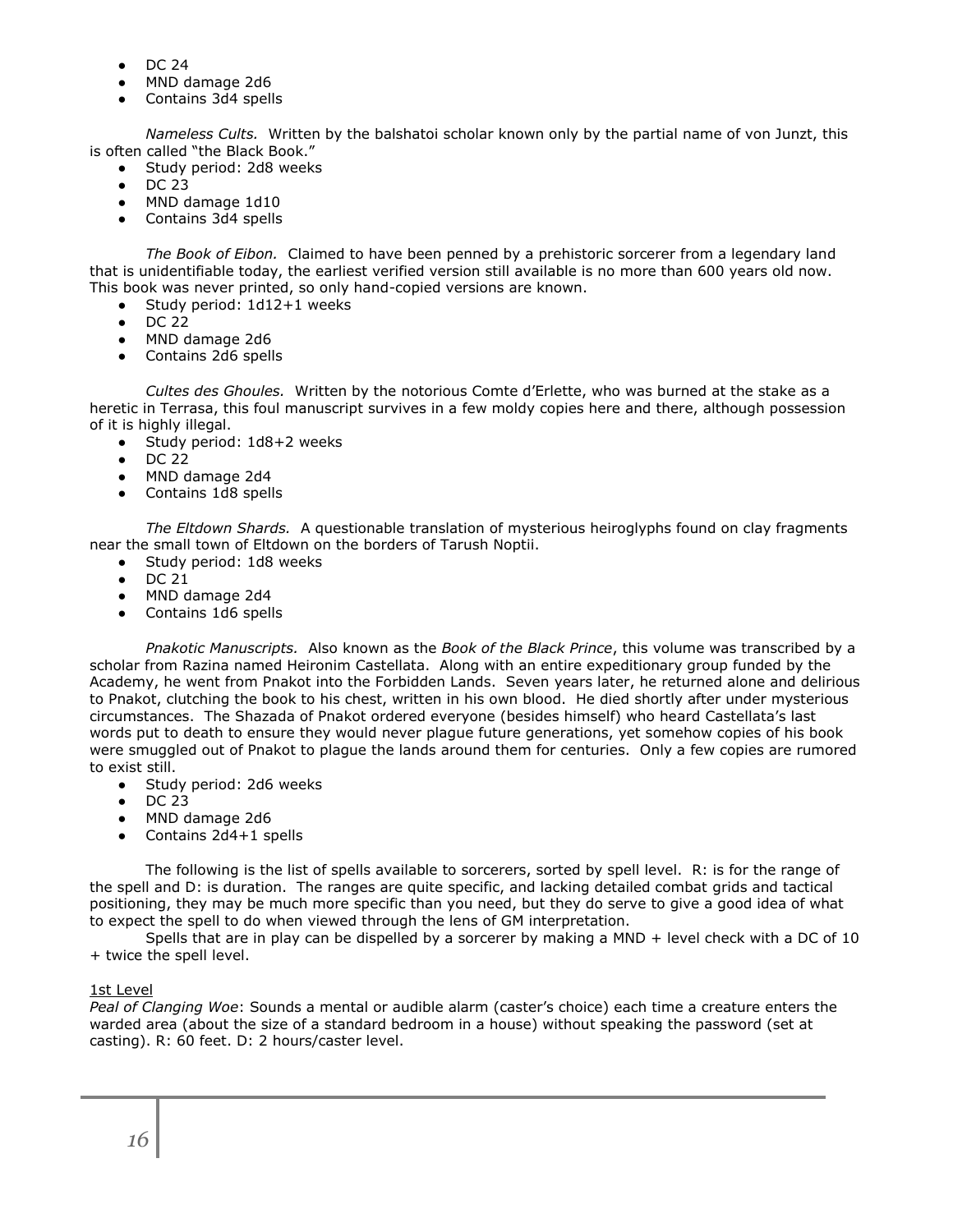*Cackling Breath of Moloch*: A fan of flame shoots from caster's hands, doing 1 hp/caster level damage to all hit. R: 3 feet. D: instant but effects permanent.

*Mind Grab of Shaggai:* Puts one living humanoid totally under your influence, although it does 1d4 point of MND damage to both the caster and the victim each hour. R: 120 feet. D: until dispelled or the caster releases the spell.

*Eye of the Mi-Go*: Caster can perceive, in places, people, or things, the presence of a magical spell or enchantment. R: 60 feet. D: 20 minutes.

*Cushion of the Shantaks*: Target creature or object falls slowly and takes no damage from landing. R: 60 feet. D: 1 minute/caster level.

*Banishment of Passing*: Holds door/gate shut. R: 10 feet. D: 2d6 x 10 minutes.

*Sickly Illumination of Tuma*: Embues an object with illumination that lights a circle with about the same radius and brightness as a lantern. R: 120 feet. D: 1 hour+10 min/caster level.

*Withering Blast of the Lliogor*: Creates a magical attack which automatically hits its target for 1d6+1 damage. R: 150 feet. D: instant.

*Voice of the Ghost*: Caster points to any creature in range and whispers a short message that the creature (and only that creature) will hear. R: 60 feet + 10/caster level. D: 20 seconds.

*Strength of the Gug*: One target per caster level instantly recovers 20% of their Hit Points. No effect on targets in combat or other heavy activity. This spell can only affect a specific target once per day. R: touch. D: instant but effects permanent.

*Cryptic Circle of Itrito*: +2 to AC and checks against mind control, keeps out elementals and enchanted monsters. R: shell around caster. D: 1 hour.

*Understanding of Cadazzo:* Read any written language. R: touch. D: 1 or 2 readings.

*Benevolence of Timar*: Repairs a broken or torn small object. It does not restore expended or lost magic. R: 30 feet. D: instant but effects permanent.

*Shield of the Angels*: Improves caster's armor class by +4 versus thrown weapon attacks and to +2 versus melee attacks. R: caster. D: 20 minutes.

*Dormius Major*: Puts 4d6 minion or guard type beings into magical slumber. Creatures with more than 4 hit dice are not affected. Range: 240 feet. D: GM's discretion.

*Binding of the Poltergeist*: Summons an invisible spirit that obeys the caster and is able to perform simple tasks and exert light amounts of force. It cannot attack and is ineffective beyond 30 feet from caster. R: caster. D: 1 hour + 10 minutes/caster level.

*False Voice of the Wisp*: allows caster to "throw his voice" absolutely convincingly. R: 60 feet. D: 20 minutes.

2nd Level

*Light of Kuranes*: Like the *sickly illumination of Tuma* spell, but it lasts until dispelled or cancelled. R: 120 feet. D: permanent.

*Blight of Alhazred*: Magical absolute darkness which even blocks the night vision of kemlings. R: 120 feet. D: 1 hour.

*Vision of the Tcho-tcho*: Detect invisible items and beings within 10 feet per caster level. D: 1 hour.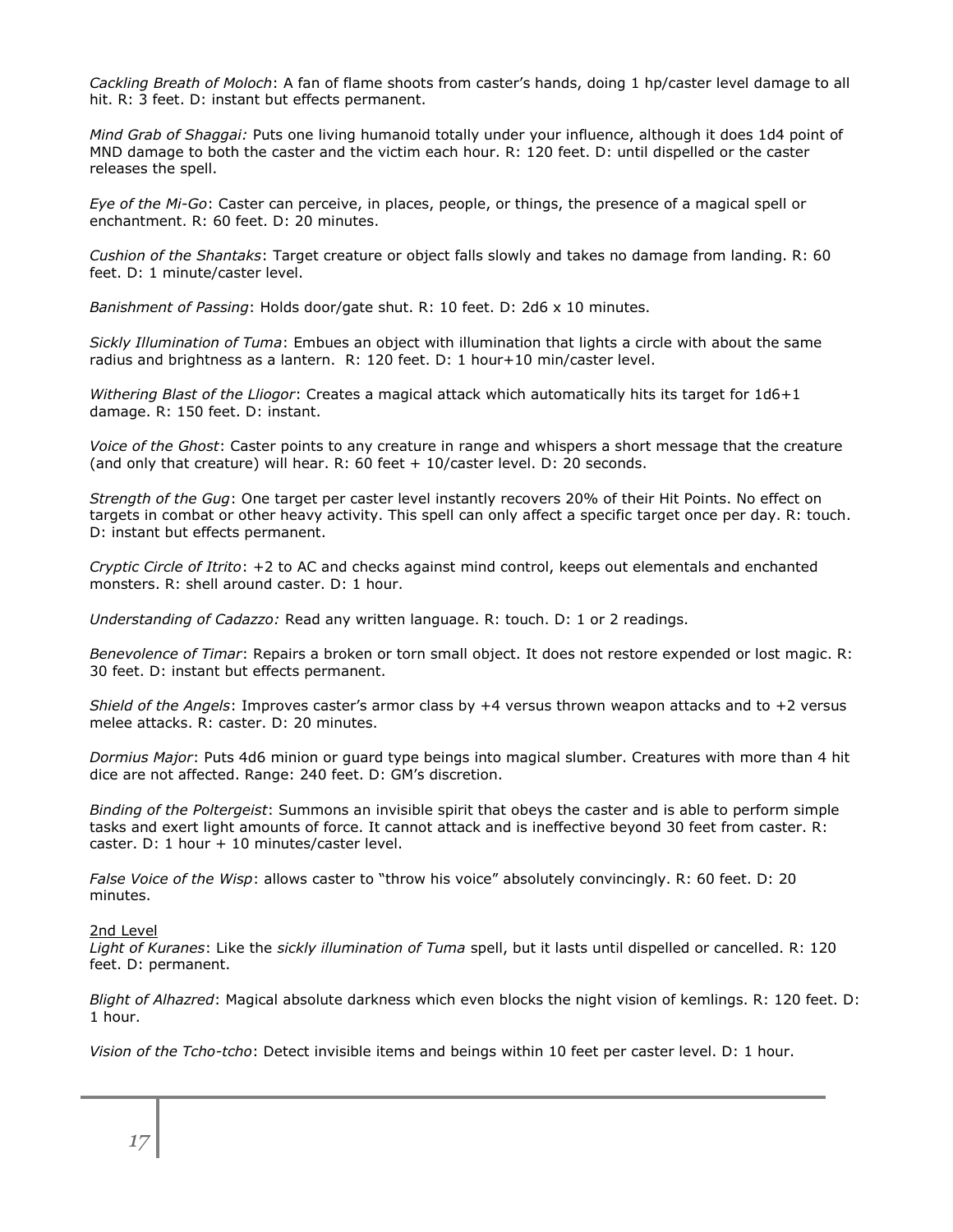*Stealth of Selvans*: Subject is invisible until spell broken by caster, some outside force, or until subject attacks. R: 240 feet.

*Glance of Yog-Sothoth*: Unlocks/unbars all locked or magically sealed doors or other door-like barriers. R: 60 feet. D: instant.

*Movement of the Byakhee*: Caster floats up and down as he desires. Speed: 6 feet/minute. R: 20 feet up/down per level. D: 10 minute/caster level.

*Unerring Vision of Istaria*: Senses direction toward an object (specific or generic type) D: level minutes. R: 60 + 10/caster level feet.

*Voice of Vencança*: Mouth appears on a target object and delivers a message of up to 30 words when conditions set by caster are met. R: touch. D: permanent until triggered or dispelled.

*Phantasmal Mirage of Gaziyat*: Vivid illusions of nearly anything the caster envisions, lasts as long as the caster concentrates. Damage caused is real if target believes illusion. R: 240 feet.

*Burning Effects of the Witch*: Caster creates either fireworks or blinding smoke from a normal fire. R: 240 feet. D: 1 hour.

*Withering From the Haunter*: Target is temporarily weakened, and will lose 1d4 from his To Hit and Damage rolls. The target also feels weak and dizzy. R: 10 feet. D: 1 minute/caster level.

*Hayaz's Rupturing*: Causes one normal item (up to 10 pounds/caster level) to shatter into pieces. R: 60 feet. D: instant but effects permanent.

*Grip of the Bloodspawned*: Allows the character to cling walls and ceilings and move across them as easily as he can walk. R: touch. D: 1 minute/caster level.

*Breath of Cthulhu*: Creatures within 20 foot cloud must succeed on a STR + level check or be unable to act for 1d4+1 minutes. Those unaffected must save every round they are within cloud. R: 60 feet. D: 1 minute/caster level.

*Power of the Gug's Arms*: Adds 1d6+1 to a single character's STR temporarily. Maximum Strength is 21. R: touch D: 8 hours.

*Arachnidan detritus*: Sticky webs fill a 10x10x20 foot area. Burning through the webs takes 6+1d4 minutes. Large creatures push through in 14+1d6 minutes. Human-sized creatures take 20+3d6 minutes. R: 30 feet. D: 8 hours.

*Invocation of the Dweller in the Gate*: Locks a door magically. Permanent until dispelled. The *knock* spell opens without dispelling. The caster can pass through without lifting spell, and the door can still be broken open. R: 10 feet.

#### 3rd Level

*Perception of the Yith*: See and hear events at a distance for 2 hours. R: 60 feet.

*Vaktu's Unraveling*: Cancels magic effects and spells. (MND + Knowledge vs. the spell's DC for success) Duration: instant but effects permanent for spells or 10 minutes/caster level for items. Range: 120 feet.

*Moloch's Word*: Deals 1d6 + character level damage when read. D: instantaneous. R: touch

*Breath of the Ancient Star:* All subjects within a 20 foot burst take 1d6/caster level fire damage. R: 240 feet. D: instant.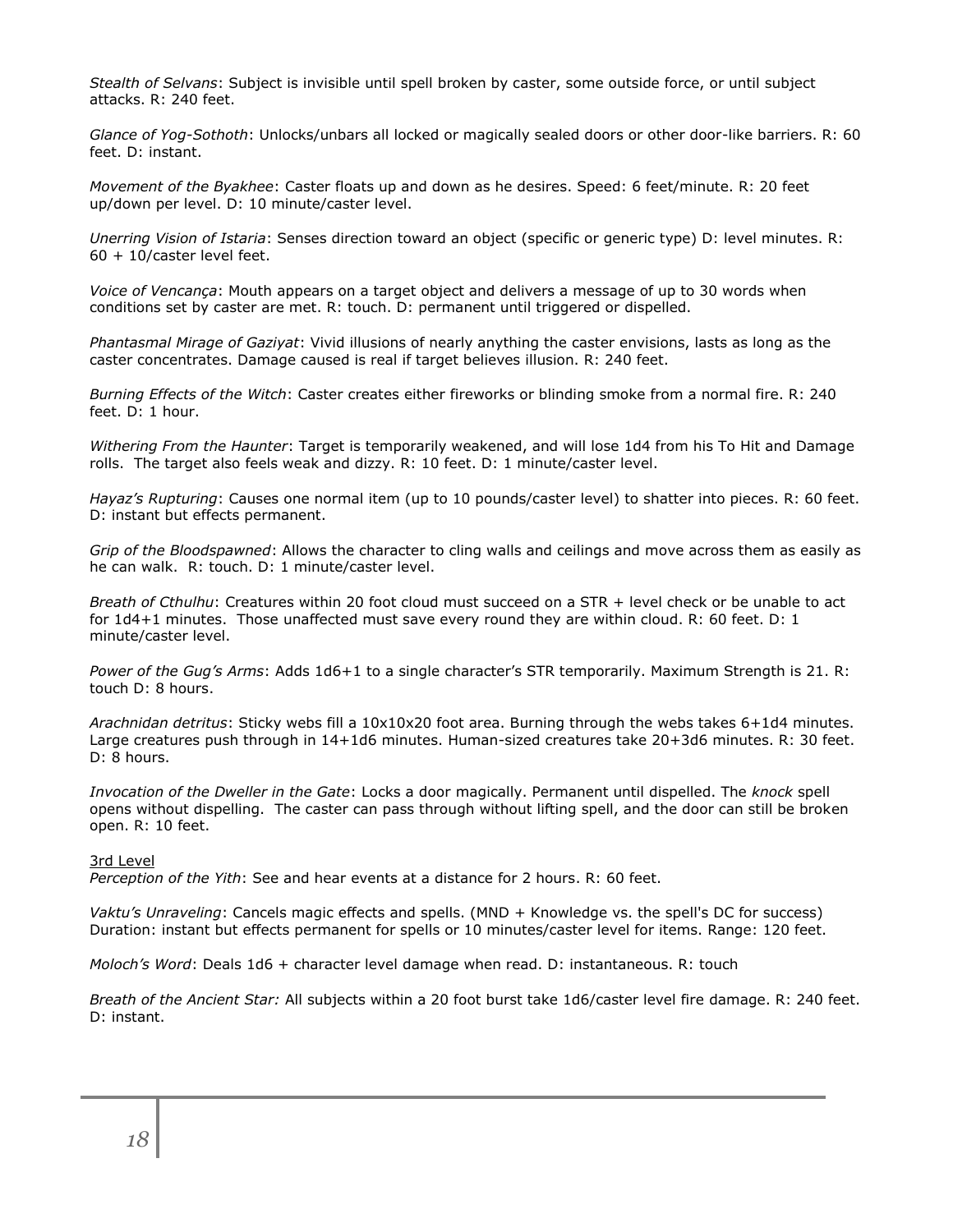*Nightgaunt's Mobility*: Subject can fly at a speed of 120 feet per minute. R: Touch. D: 1d6 x 10 minutes plus 10 minutes/caster level. (GM rolls secretly.)

*Tsatvii's Horror*: Subject can run extraordinarily fast. When involved in any chase actions, the subject gains a +7 to the opposed rolls made. R: touch. D: 10 minutes per caster level.

*Glance of the Gorgon*: Paralyzes a human (or humanoid) target. R: 120 feet. D: 1 hour plus 10 minutes/caster level.

*Eyes of Lucifer*: See in the dark as per the kemling's night vision racial ability. R: touch. D: 1 day.

*Peronte's Smite*: 1d6/caster level electrical damage. R: 240 feet, bolt is 10 feet wide, 60 feet long. D: instant.

*Invocation of Ahm I*: Caster summons monster(s) of a combined hit die of 3 or less (i.e., one 3 HD monster, or three 1 HD monsters, etc.) who appear 10 minutes after casting. They will then serve until slain or the spell expires. D: 60 minutes.

*Leaden Limbs of the Gnophkeh:* Subject becomes extraordinarily slow. All subjects involved in any chase scene suffer a -5 penalty to opposed chase rolls, and may take longer to accomplish other actions as well. R: 240 feet. D: 30 minutes.

*Will of the Shan*: Caster makes 1-2 sentence hypnotic suggestion to a target. If the resist check is failed, the target will carry out suggestion for as long as the duration of the spell. Only 1% chance target will obey suggestion that obviously would result in target's death/extreme injury. R: 30 feet. D: 1 week.

*Tongue of Cadazzo*: Grants the target the ability to speak and understand the language of any intelligent creature. R: touch. D: 10 minutes/caster level.

*Dagon's Breath*: Subject can breathe water. R: 30 feet. D: 2 hours.

#### 4th Level

*Greater Invocation of Shaggai*: Makes one monster (or NPC) of 3+ hit dice (or 3d6 monsters of less than 3 hit dice) believe they are the caster's strong ally. May attempt to resist every day or when asked to do something obviously against the being's interest. R: 60 feet.

*Seeping of Kadath on the Mind*: Subjects (up to 2d6 hit dice) behave oddly/cannot act effectively. Roll 1d4; on a 1, the target attacks the nearest other creature, even if it's an ally, on a 2, the target flees the scene as quickly as he is able, on a 3, the target attempts to harm himself, and on a 4, the target simply babble incoherently. R: 120 feet. D: 2 hours.

*Door of Susnacco*: Teleports subject a short distance (up to 360 feet). D: instant. R: 10 feet.

*Blasphemous Piping of Azathoth*: Creates an aura of fear around the caster that extends about 100 ft. Creatures within the aura must resist or flee in horror for 1 hour. R: as above. D: 1 hour of fear.

*Summoning of Ithaqua*: 30 foot cubic vortex of ice, snow, and hail appears doing 5d6 damage to all within. R: 120 feet. D: 1 minute.

*Invocation of Ahm II*: Caster summons monster(s) of a combined hit dice of 5 or less (i.e., one 5 HD monster, or five 1 HD monsters, etc.) who appear 10 minutes after casting. They will then serve until slain or the spell expires. D: 60 minutes.

*Vaaktuka's Cancerous Growth*: Plants in an area up to 30x30 yards become overgrown and nearly impassable. Lasts until dispelled or plants killed. R: 120 feet.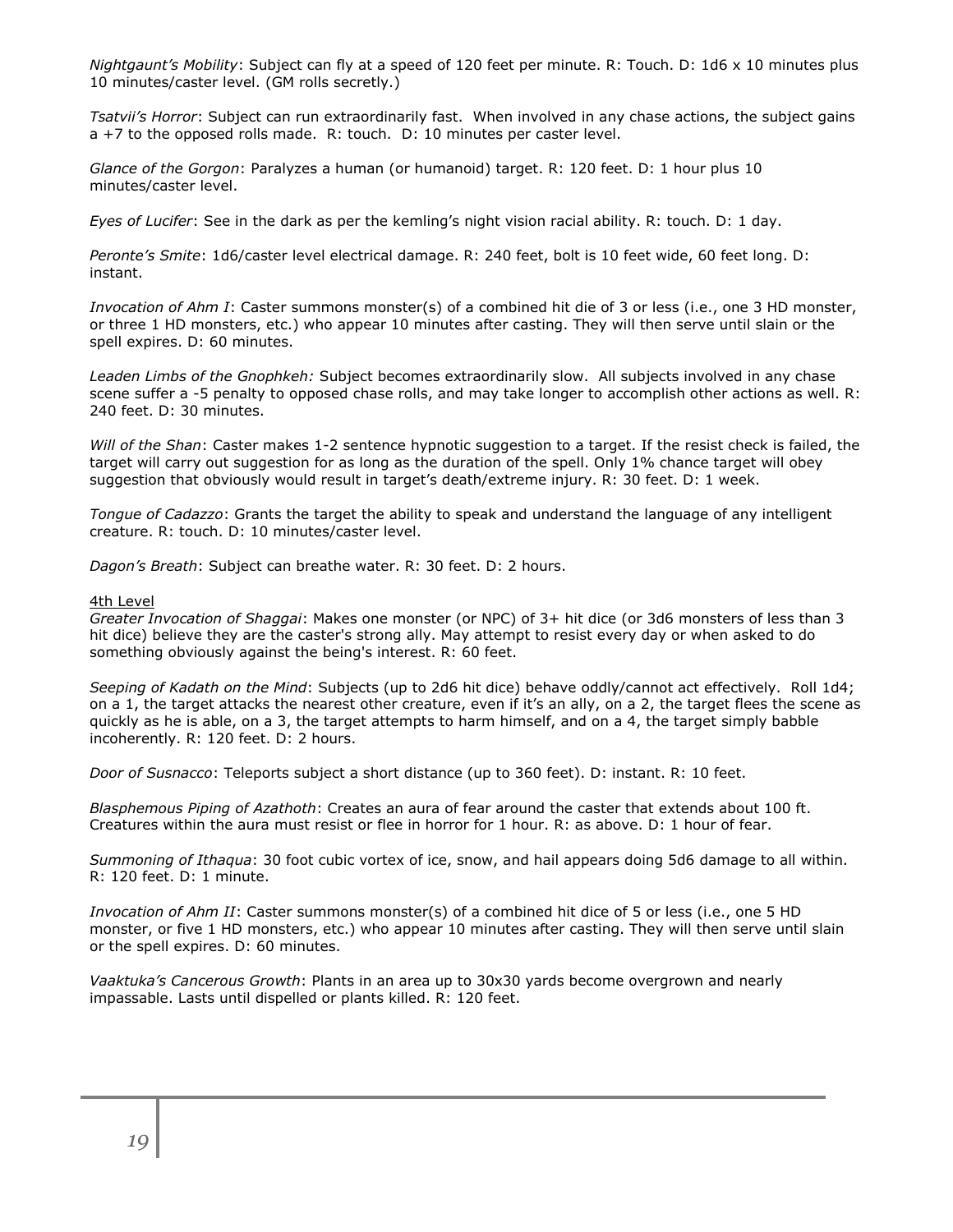*Curse of the Damned Ones*: Change the target into the form of another being, both visually and vocally. The change is complete but does not include gaining special abilities or memories of creature. R: 60 feet. D: until dispelled.

*Invocation of the Damned Ones*: Change yourself into the form of another being, both visually and vocally. The change is complete but does not include gaining special abilities or memories of creature. R: self. D: until dispelled.

*Hejaz's Cleansing Touch*: Frees subject from a curse. R: touch. D: instant but effects permanent.

*Mind-bond of Shaggai*: Caster can speak mind-to-mind with any intelligent being he is in eye contact with. R: 30 feet D: 10 minutes plus 1 minute/caster level.

*Moloch's Arms*: Creates a wall of flame that deals 2d4 fire damage out to 10 ft. and 1d4 out to 20 ft. Passing through the wall deals 2d6 damage +1point/caster level. The wall lasts as long as caster concentrates on it. R: 60 feet.

*Ithaqua's Arms*: Creates wall of ice with 15 hp +1hp /caster level. Wall lasts as long as caster concentrates on it. R: 60 feet.

5th Level

*Vaaktuka's Cancerous Swelling*: 1d6 normal animals grow to giant size. R: 120 feet. D: 2 hours.

*Command of Naggazz*: Create undead skeletons or zombies under control of caster from dead bodies, 1d6 creatures/caster level. R: GM discretion. D: permanent.

*Summon the Colour Out of Space*: Creates a moving, poisonous cloud of vapor which is deadly to all creatures with less than five hit dice (except those not truly alive, such as elementals, undead or constructs.) 30 feet in diameter, moves with wind or 6 feet per minute. D: 1 hour.

*Servant of Nodens*: Conjures one 8 HD elemental who will serve the caster until dispelled or dismissed or the caster no longer concentrates. Caster can only summon one of each type in a day. R: 240 feet.

*Alhazred's Folly*: Lets Caster ask yes/no question of otherworldly entity, 1 question/caster level. The chance of correct answer is 8%/caster level, maximum 80%.

*Mindspike of the Mi-Go*: Subject's MND score drops to 1. R: 240 feet. D: until dispelled.

*Sight of the Gorgon*: As *glance of the Gorgon*, but any creature. R: 120 feet. D: 1 hour plus 10 minutes/caster level.

*Horcrux of the Great Race*: Moves caster's soul to a fixed object from which caster can try to possess others. Target may attempt to resist. R: 30 feet. D: until dispelled, the target makes his save (a new saving throw is allowed every caster level days), or the caster ends spell.

*Invocation of Ahm III*: Caster summons monster(s) of a combined hit dice of 7 or less (i.e., one 7 HD monster, or seven 1 HD monsters, etc.) who appear 10 minutes after casting. They will then serve until slain or the spell expires. D: 60 minutes.

*Burrowing of the Dhole*: Creates a human-sized passage up to 10 feet long through a wood or stone wall. R: 30 feet. D: 30 minutes.

*The Hand of Nyarlathotep*: Moves object by mental power. Up to 50 pounds/caster level. R: 120 feet. D: 1 hour.

*Mind Link of the Shan*: Caster forms a telepathic connection with up to one other willing intelligent being/3 caster levels. Those so linked can communicate via mental speech regardless of distance. Mental attacks on one member of the link does not affect others. R: touch. D: 1 hour/caster level.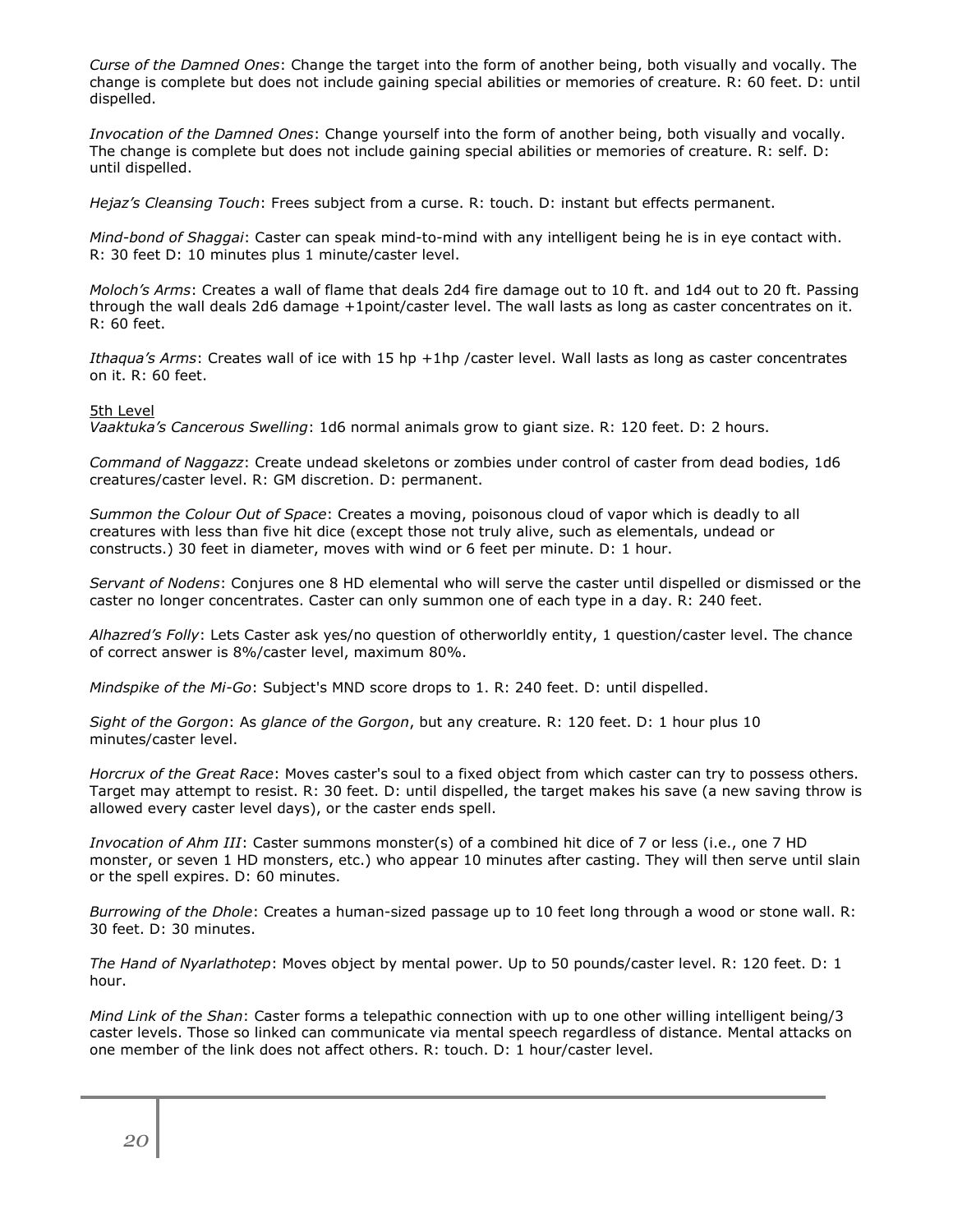*The Gate of Yog-Sothoth*: Instantly transports subject up to 100 miles/caster level. Caster must know target location exactly.

*Armor of Chernavog*: Creates a wall of iron in any shape. 1000 square feet (3 inches thick). R: 60 feet. D: 2 hours.

*Flanks of Shug-Niggurath*: Creates a wall of stone in any shape. 1000 square feet (2 inches thick). R: 60 feet. D: until destroyed or dispelled.

#### Ritual Only spells

Ritual spells do not have a normal level, although for purposes of figuring MND damage and DC, they are effectively 7th level spells. Ritual spells cannot be cast during combat, as their casting time is measured in hours (however long the GM needs.) They are usually cast in groups, and often with a sacrifice to absord MND and physical damage from casting the spell.

*Invocation of Kadashman*: Summons a powerful outsider or servitor from Outside of existence. The spell provides no protection against the summoned creature, so the magic user should use other spells or items of protection. As the summoned creature is not forced to aid or obey the caster, that is a matter of negotiations and threats between the caster and the fiend. R: 10 feet. D: variable.

*Flesh of Shimut*: This spell allows a piece of flesh, taken from a living person, to grow into an exact duplicate of the person at the time the flesh was removed. If a clone is created while its parent creature still lives, the clone will seek to kill its original if it becomes aware of his existence.

*Amrruk's Fist*: Caster can adjust weather. D: GM decision.

*Nefererkare's Wrath*: Makes one creature or non-magical object vanish, turning it to fine dust. R: 60 feet. D: permanent.

*Gullet of Yog-Sothoth*: Creates an opening to other dimensions or worlds that can either be used to travel through or can be used to summon a specified, tremendously powerful being from the other plane, including gods and daemon-princes. The caster must know the name of the creature he is attempting to summon, or the spell will fail. There is a 5% chance that the wrong being may be summoned, and (regardless whether the summoned being is the right one or not) there is a 5% chance that it will lack interest in the situation and return through the gate. The summoned being is not necessarily friendly to the caster, and may be extremely annoyed. R: 20 feet. D: 10 minutes.

*Mennefer's Curse*: Force a creature to obey one long-term order. R: 30 feet. D: until order completed.

*The Many-Angled Assassin*: Summons an invisible stalker, an extra dimensional monster, under the control of the sorcerer who may give it a single mission which it will carry out until it is finished.

*Kefte's Void*: Makes the target immune to any form of detection by magic including *the perception of Yith* or any other form of scrying), etc. R: 10 feet. D: 1 day.

*Arzana's Shaping of the Earth*: Move small hills, dig ditches and moats, other surface features, etc. Land moves at 6 feet per minute. R: 240 feet. D: permanent.

*Path of Dagon*: Parts bodies of water up to 10 feet deep. R: 240 feet. D: 1 hour.

*Denial of Azathoth's Entropy*: This spell makes the effect of another spell permanent -- unless a sorcerer of twice the caster's level dispels it. No more than one permanency is ordinarily possible on any one object, and no more than two upon a creature. GM discretion required: many spells should not be subject to being made permanent. R: 10 feet.

*Susnacco's Secret Passage*: Creates an invisible door that can only be opened by the caster. Similar to a *burrowing of the dhole* but invisible and only the caster can open the door. R: 10 feet. D: 7 uses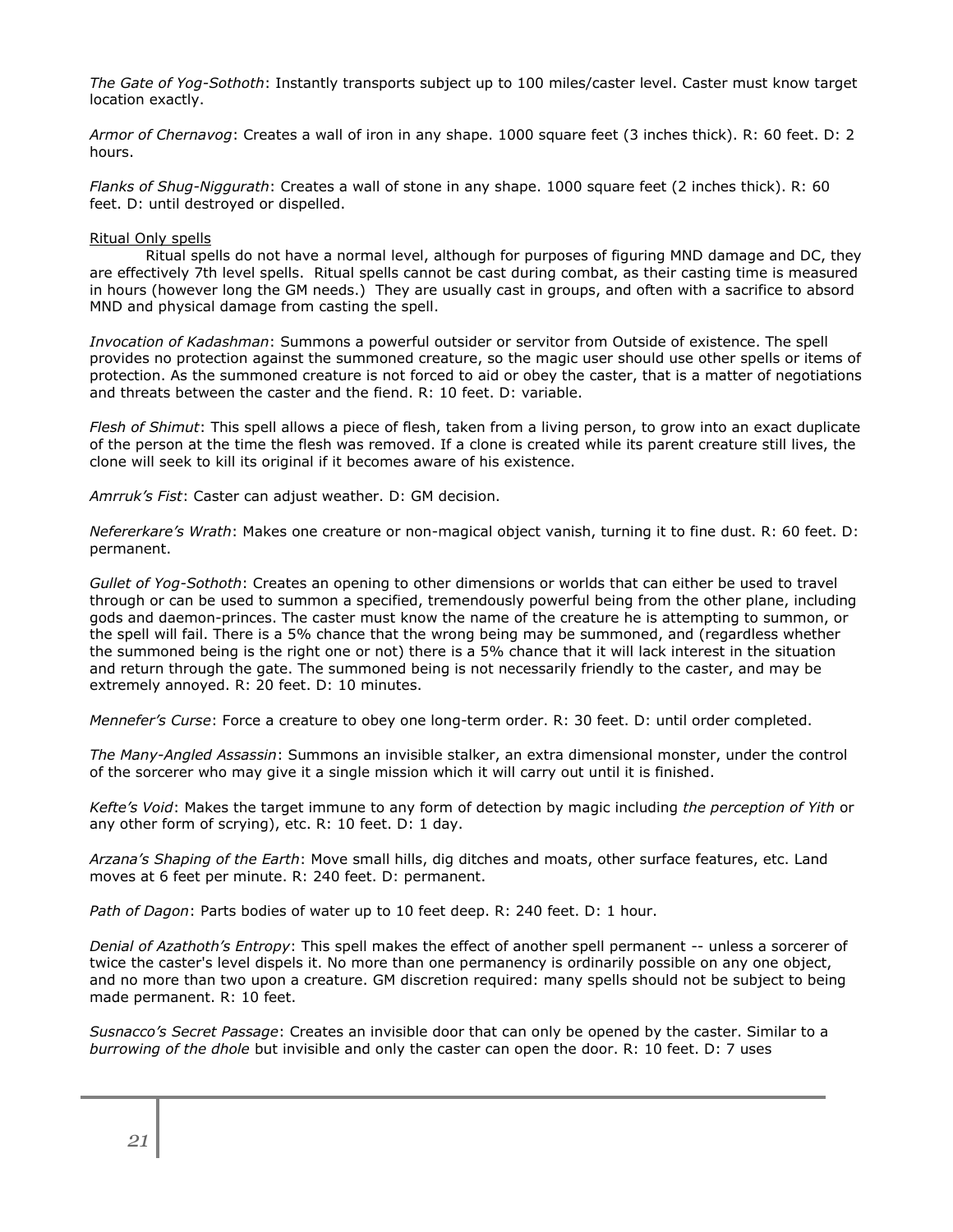*Change of Culsans*: Spell allows any object to be turned into another object, animal, vegetable, or mineral. The degree of change will affect the spell's duration. Animal-to-animal changes, vegetable-to-vegetable changes, and mineral-to mineral changes are all likely to remain permanent until dispelled. Thus, turning a human into a jann, or turning a wall into a pile of sand, would both result in a permanent change. On the other hand, turning a shrub into a thinking human being would last only a small number of turns. R: 240 feet. D: GM decides.

*Taraam's Theft of the Soul*: Restores dead person to life in a random (usually humanoid) form. R: touch. D: instant.

*Huudrazai's Names*: Creates a magical trap in the shape of an arcane symbol. The rune's magic is activated when any person or creature hostile to the caster reads it, or passes over, under, or past it. Various different runes are known, and others may be possible:

- Symbol of Death: Deals 80 hit points of damage
- Symbol of Discord: Causes all creatures in the hostile group to begin arguing, and possibly fighting amongst themselves with lethal intent.
- Symbol of Fear: Casts a Fear spell.
- Symbol of Insanity: Up to 100 HD of creatures are driven insane by a curse.
- Symbol of Sleep: Casts a Sleep spell affecting double the normal number of creatures and with double the normal duration.
- Symbol of Stunning: 150 hit dice (HD) of creatures are completely stunned (unable to act) for 1d4 hours.

## **Monsters.**

Monsters are any creatures that serve as opponents to the PCs (although some spells may summon them as allies on occasion.) Monsters have a very limited of information provided in terms of game data. This is deliberate to keep this section from ballooning out of control (in the famous game on which this document is loosely based, it forms an entire 300+ page book, which then spawned more than half a dozen spin-offs or sequels, not to mention tons of third party alternatives.) Rather than trying to post a "complete" list of monsters, this is a reasonably robust list, and can be expanded upon with a minimum of effort as needed. Most likely, I'll eventually add other supplemental guys to this from time to time anyway.

The following rules are also necessary to understand how to read the monster entries and use them effectively. First, all creatures have a bonus to all skills equal to their number of Hit Dice (HD), which is effectively equivalent to their level in most respects. Add stat bonuses to suit if needed and as logic dictates. Secondly, if you need a tougher version of a monster, for whatever reason, you can add more hit dice. Each additional HD adds one to their skill and combat bonuses. Thirdly, you can create your own monsters as needed as well. Assign HD (d8 for most things, d12 for dragons or undead). Attack bonus and skill level is equal to the number of hit dice. Create an AC that is sensible giving the size and toughness (or quickness) of the creature. Add stat bonuses to suit.

To read the entries, AC is Armor Class, HD is Hit Dice, AT is attacks, and S is special abilities. Undead creatures are immune to the *sleep, charm* and *fear* spells. All monsters that have the ability to cast spells do so without needing to make a Sanity check, and they never suffer the risk of MND damage. The effective caster level for spell DCs is equal to the monster's HD.

ANGEL: AC: 25 HD: 20d8 (100 hp) AT: 2 weapon + 20 (2d8), S: Immune to all spells less than 5th level, Cast spells up to 5th level with no risk of MND damage, teleport at will, special powers as granted by patron deity.

BOAR, WILD: AC: 12 HD: 3d8 (15 hp) AT: gore +3 (3d4) S: attacks for 2 rounds after death.

BYAKHEE: AC: 15, HD: 4d8 (20 hp) AT: Talons +4 (1d8) or Bite +4 (1d4), S: Flies, can carry medium creatures, telepathic.

DARK YOUNG OF SHUB-NIGGURATH: AC: 12, HD: 8d8 (45 hp) AT: 4 tentacles +8 (2d4) or trample +8 (4d8) S: On successful tentacle attack automatic 1d3 damage every round thereafter until either victim or Dark Young is dead.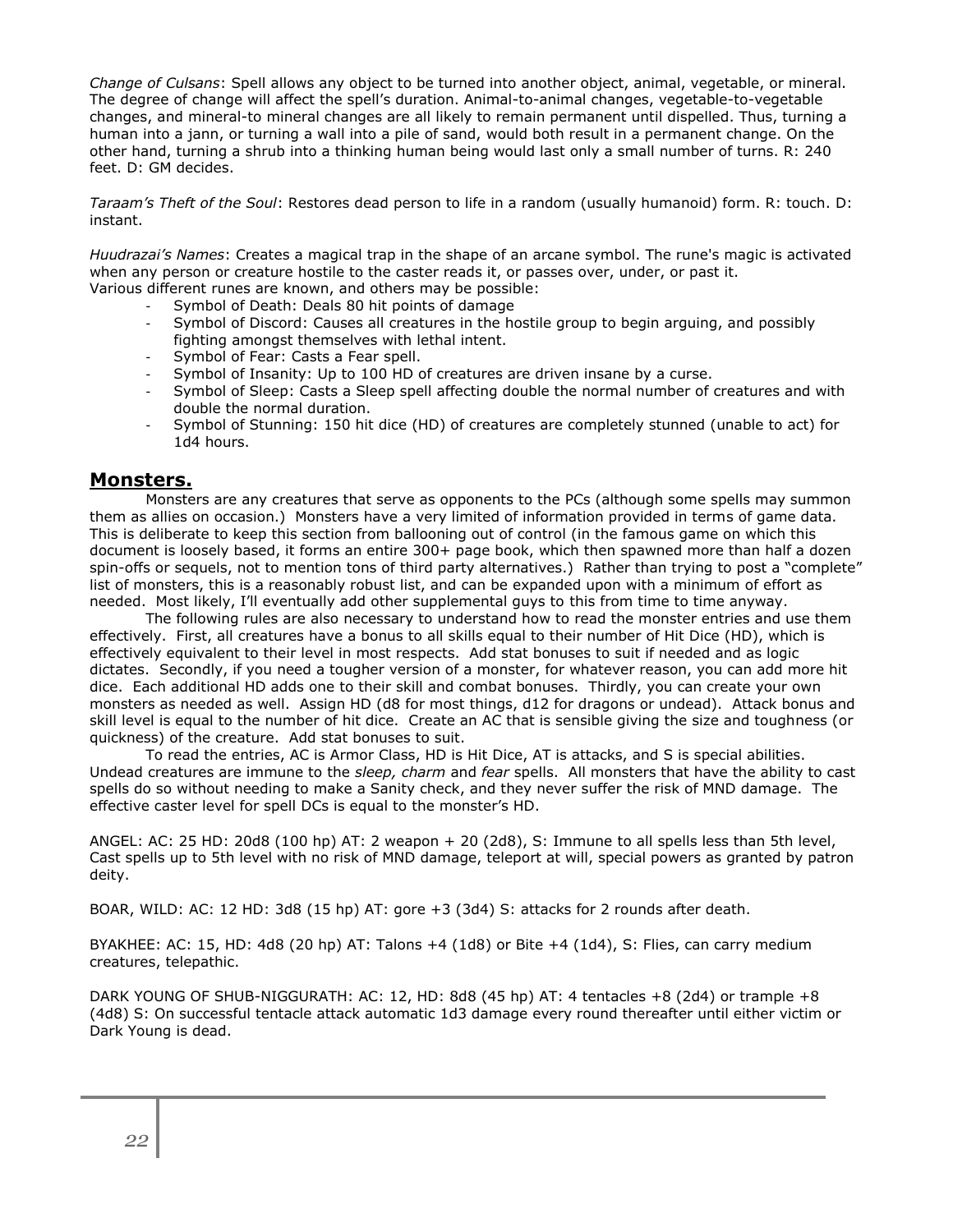DAEMON, BAAL-ROG: AC: 17 HD: 10d8 (40 hp) AT: sword or flaming whip +10 (2d6) S: flies, flaming (3d6 damage to all in contact), 75% that spells cast at the Baal-Rog have no effect, immune to non-silver weapons. Casts spells up to 4th level with no risk of MND damage.

DAEMON, SERVITOR: AC: 17 HD: 3d6 (12 hp) AT: claws +3 (1d6) S: regenerate 1 HP/minute.

DAEMON, SUCCUBUS: AC: 10 HD: 6d6 (24 hp) AT: claws +6 (1d6) or kiss (2d4 STR damage per round) S: immune to non-silver weapons, 70% that spells cast at the succubus have no effect, casts spells as a up to 2nd level with no MND damage risk.

DEEP ONE: AC: 14, HD: 2d8 (10 hp) AT: Spear +2 (1d8), S: Swims, Attacks that miss by 2 or less start a grapple thanks to sticky slime coating, 1 in six chance to act randomly as if under the effects of a *seeping of Kadath on the mind*, -1 to attacks in bright light.

ELEMENTAL, AIR: AC: 19 HD: 12d6 (48 hp) AT: slam +12 (2d6) S: can cause a whirlwind that makes movement impossible and carries away lighter objects, extra damage against foes in the air (1d6)

ELEMENTAL, EARTH: AC: 19 HD: 12d6 (48 hp) AT: slam +12 (2d6) S: can cause stone to disintegrate into sand at a rapid rate (2 rounds to create a hole large enough to pass through), extra damage against foes standing on the ground (1d6).

ELEMENTAL, FIRE: AC: 19 HD: 12d6 (48 hp) AT: slam +12 (2d6) S: all characters hit by fire elemental must make a DEX + Athletics check (DC 15) or be set on fire, which deals an additional 1d6 damage each round. Flamable materials can be set alight by the elemental at will on contact.

ELEMENTAL, WATER: AC: 19 HD: 12d6 (48 hp) AT: slam +12 (2d6) S: overturn boats, extra damage against swimming foes (1d6).

FURY: AC: 13 HD: 6d8 (30 hp) Attack: Sword +6 (1d6+poison) or Lasso +6, S: Flies, Knockout poison on sword causes characters to fall immediately unconscious if the fail a STR + level check (DC 13), 30% spells cast at the Fury fail, Furies can see invisible characters or objects at will, can cast up to 2nd level spells with no risk of MND damage.

GARGOYLE: AC: 14 HD: 4d6 (16 hp) AT: claws or bite +4 (1d6), horns +4 (1d6) S: fly, ignores the first 2 points of damage from all attacks.

GHOUL: AC: 13 HD: 2d6 (8 hp) AT: claws or bite +2 (1d6) S: touch paralyzes, humans wounded by ghouls are cursed if they fail a MND + level check (DC 10) and will slowly turn into ghouls themselves. This process involves taking 1 point of MND damage every day (which does not heal overnight) until they reach 0, at which point the conversion is complete. GM may provide antidote/remedy to counter this curse.

GUG: AC: 15, HD: 10d8 (50 hp) AT: 4 claws +10 (2d6) or bite +10 (1d8)

HELL HOUND: AC: 15 HD: 5d6 (20 hp) AT: bite +5 (1d6) S: breathe fire (10 HP damage)

HORSE, RIDING: AC: 12 HD: 2d6 (8 hp) AT: bite or kick +2 (1d6)

HORSE, WAR: AC: 12 HD: 3d6 (12 hp) AT: bite +3 (1d6) or kick +3 (2d6)

HOUND OF TINDALOS: AC: 15, HD: 4d8 (20 hp) AT: Tongue +4 (special), S: Teleport through time and space to any sharp angle, tongue attack causes curse that does 1d4 damage to all stats.

HUMAN, BANDIT/SOLDIER: AC: 12 HD: 1d6 (4 hp) AT: weapon +1 (1d6)

HUMAN, COMMON MAN: AC: 11 HD: 1d6-2 (2 hp) AT: weapon +0 (1d6)

HUMAN, SERGEANT-AT-ARMS: AC: 14 HD: 3d6 (12 hp) AT: weapon +3 (1d6)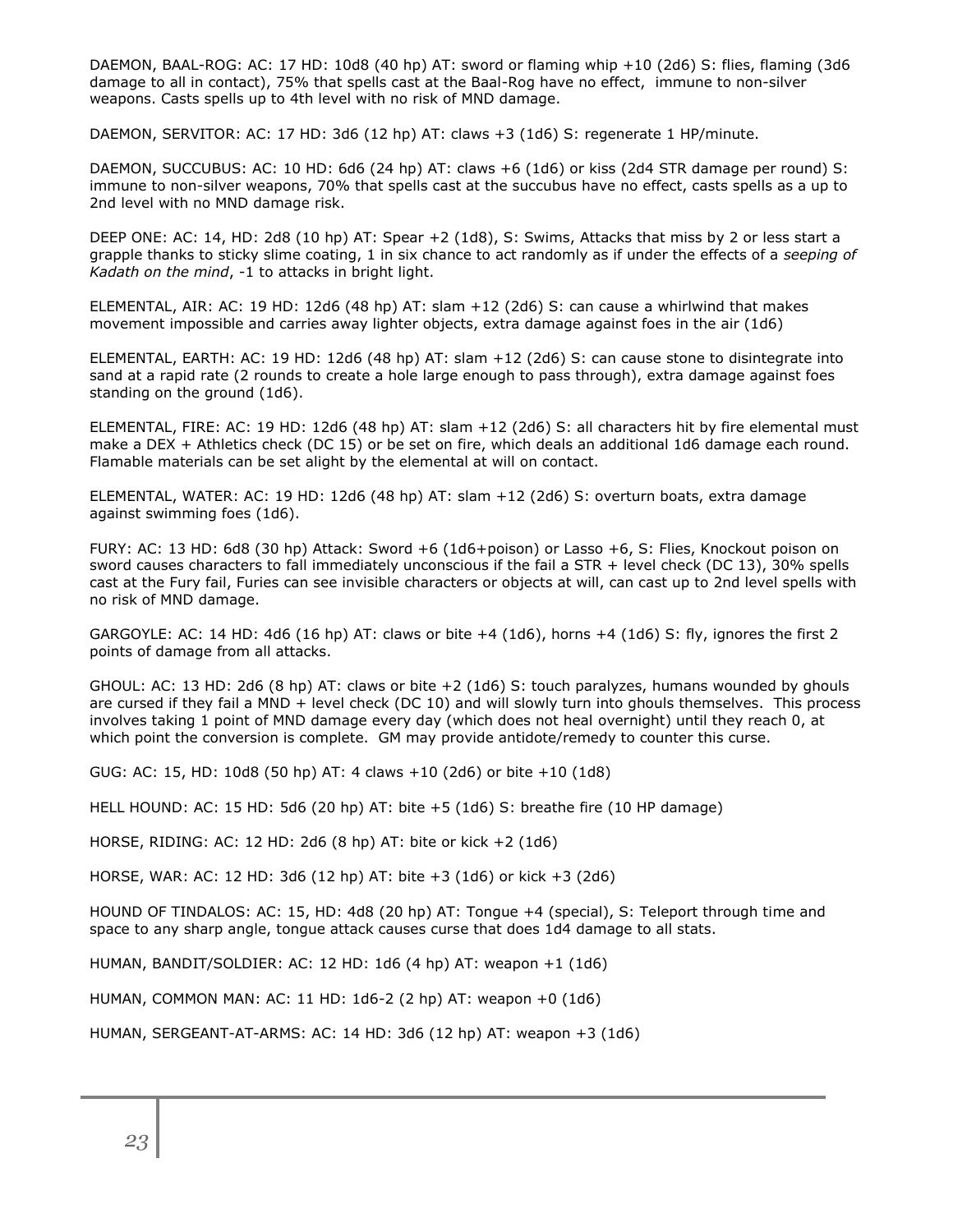HYENA: AC: 12 HD: 2d6 (8 hp) AT: bite +2 (1d6)

IFRIT: AC: 16 HD: 10d6 (40 hp) AT: slam +10 (2d6) S: flies, can turn invisible, immune to silver weapons, and can cast any fire-related spell with no risk of MND damage.

IMP: AC: 18, HD: 2d8 (10 hp) (AT: Tail sting +2 (1d4), S: flies, poison causes paralysis and loss of 1 HP per minute, can assume the form of a specific kind of vermin, can ask 3 questions of demon lords per week and receive correct answer

INVISIBLE STALKER: AC: 16 HD: 8d6 (32 hp) AT: 1 bite +8 (1d6) S: flies, invisible.

LICH: AC: 20 HD: 12d6 (48 hp) AT: touch +HD (1d6) S: undead immunities, touch causes paralysis (no save), cause fear in creatures under 4th level/HD, can cast spells up to 5th level with no risk of MND damage.

LION: AC: 13 HD: 4d8 (20 hp) AT: bite +4 (2d6), claws +4 (2d8)

MUMMY: AC: 16 HD: 6d6 (24 hp) AT: touch +6 (1d6) S: undead immunities, hit only by silver (for half damage), spells, and fire.

NIGHTGAUNT: AC: 15, HD: 4d8 (20 hp) AT: Squeeze +4 (Special), S: Flies, tail caress while being squeezed renders most creatures helpless to react, can cast *Leaden Limbs of the Gnphkeh* spell

RAT, GIANT: AC: 12 HD: 1d6 (4 hp) AT: bite +1 (1d3) S: 25% chance of disease from bite--must succeed on DC 12 STR + level check or take 1d4 DEX damage in 1 day, and 1d4 STR damage in 2 days.

SEA SERPENT: AC: 17 HD: 15d6 (75 hp)AT: bite +15 (4d6) S: swallows whole on roll 4 higher than needed to hit, swallowed creatures take 1d6 automatic damage every turn. Swallowed characters, if they can deal 30 points of damage with a light weapon before dying, can escape.

SHOGGOTH: AC: 5, HD: 12d8 (60 hp) AT: Slam +12 (1d8), S: Immune to critical hits and poison, regenerate 3 HP/round, half damage from fire, cold, electricity, and bludgeoning attacks, amphibious, can imitate any creature's physical structures.

SKELETON: AC: 12 HD: 1d6 (4 hp) AT: weapon or strike +1 (1d6) S: undead immunities, only takes half damage from arrows or bullets.

SNAKE, CONSTRICTOR: AC: 14 HD: 2d6 (8 hp) AT: constriction (1d3) S: On successful attack, automatic 1d3 damage thereafter until dead.

SNAKE, VIPER: AC: 14 HD: 1d6 (4 hp) AT: bite +1 (1hp + poison) S: Poison bite (DC 14 1d6 STR damage, in one minute another 1d6 STR damage.)

SWARM, BATS: AC: 12, HD: 4d8 (20 hp) AT: 4 bites (1d8), S: Attacks made against the swarm are made at -2 and have a 50% chance of hitting random adjacent creature, flies

SWARM, INSECTS: AC: 13, HD: 3d8 (15 hp) AT: 3 bite (1d3) (double against no armor), S: Unaffected by weapons, may or may not fly, may or may not have poison causing paralysis

SWARM, RATS: AC: 12, HD: 4d8 (20 hp) AT: 1 bite +HD (1d8), S: Attacks made against the swarm are made at -2, bite has 5% chance of causing disease (see RAT, GIANT)

VAMPIRE: AC: 17 HD: 9d6 (36 hp) AT: bite +9 (1d6) S: undead immunities, hit takes half damage from non-silver weapons, regenerate 3 hp per round, on a successful hit (MND + level to resist, DC 19) does 1d4 STR damage, gaseous form at will, shape change into bat, can hypnotize (MND + level check, DC 19), avoids garlic and mirrors, summons bats or wolves, immobilized and apparently dead if a stake is driven through its heart, drowns under water in one round, creatures reduced to 0 STR die and will rise 24 hours later as a vampire under the control of their creator.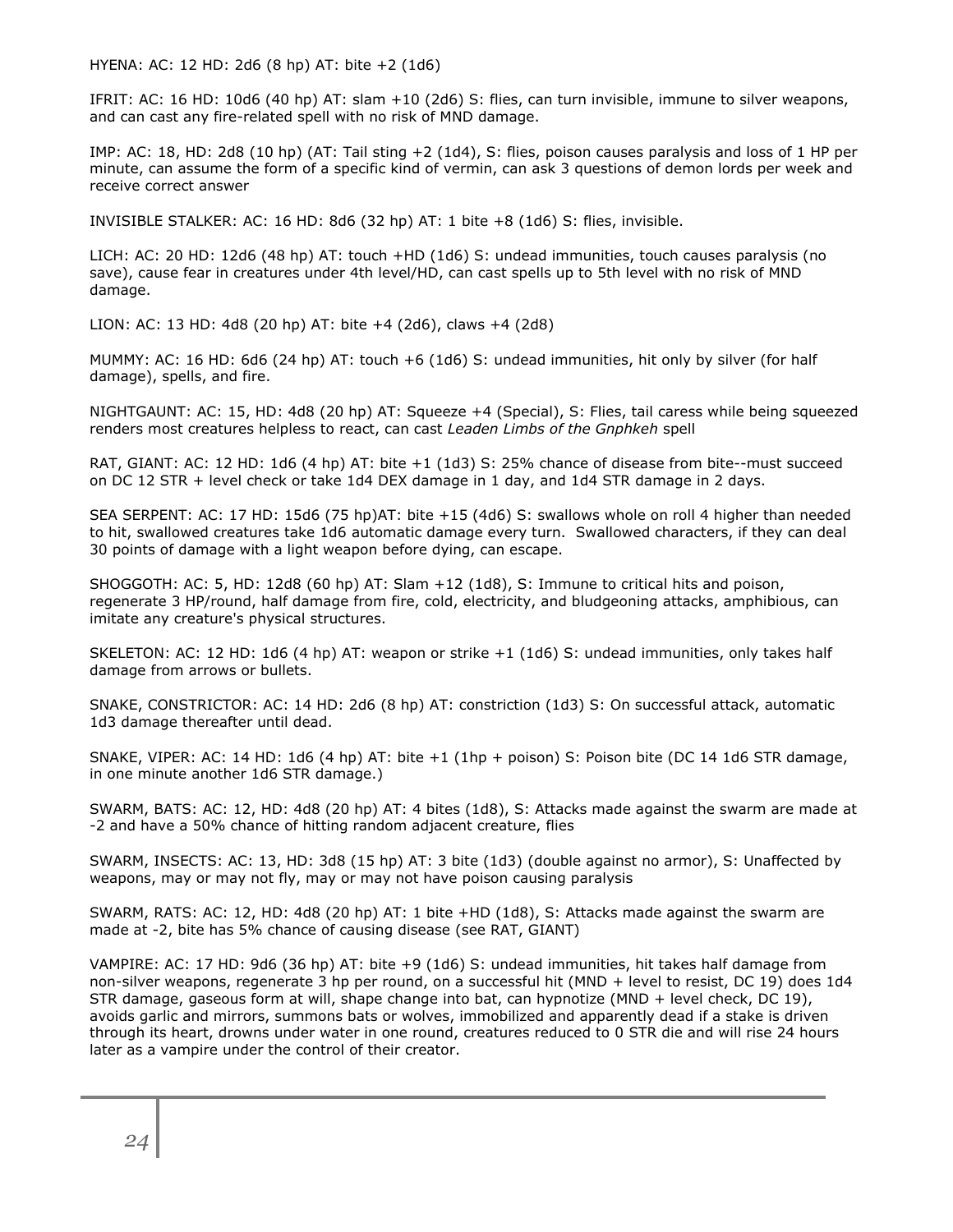WIGHT: AC: 14 HD: 3d6 (12 hp) AT: claw +3 (1d6) S: undead immunities, takes only half damage from non-magical or non-silver weapons, does 1d3 STR damage per hit (MND + level check to avoid, DC 14), creatures reduced to 0 STR will rise 24 hours later as a wight.

WOLF: AC: 12 HD: 2d6 (8 hp) AT: bite +2 (1d6)

WRAITH: AC: 16 HD: 4d6 (16 hp) AT: touch +4 (1d6) S: undead immunities, only hit by magic or silver weapons, arrows do a max 1 HP damage, drains 1d3 DEX on touch, creatures reduced to 0 DEX are immobile and helpless for *coup de grace* attack by wraith that kills them.

## **Links.**

Blog:<http://darkheritage.blogspot.com/>

Wiki: <https://sites.google.com/site/fowldwimmerlaik/>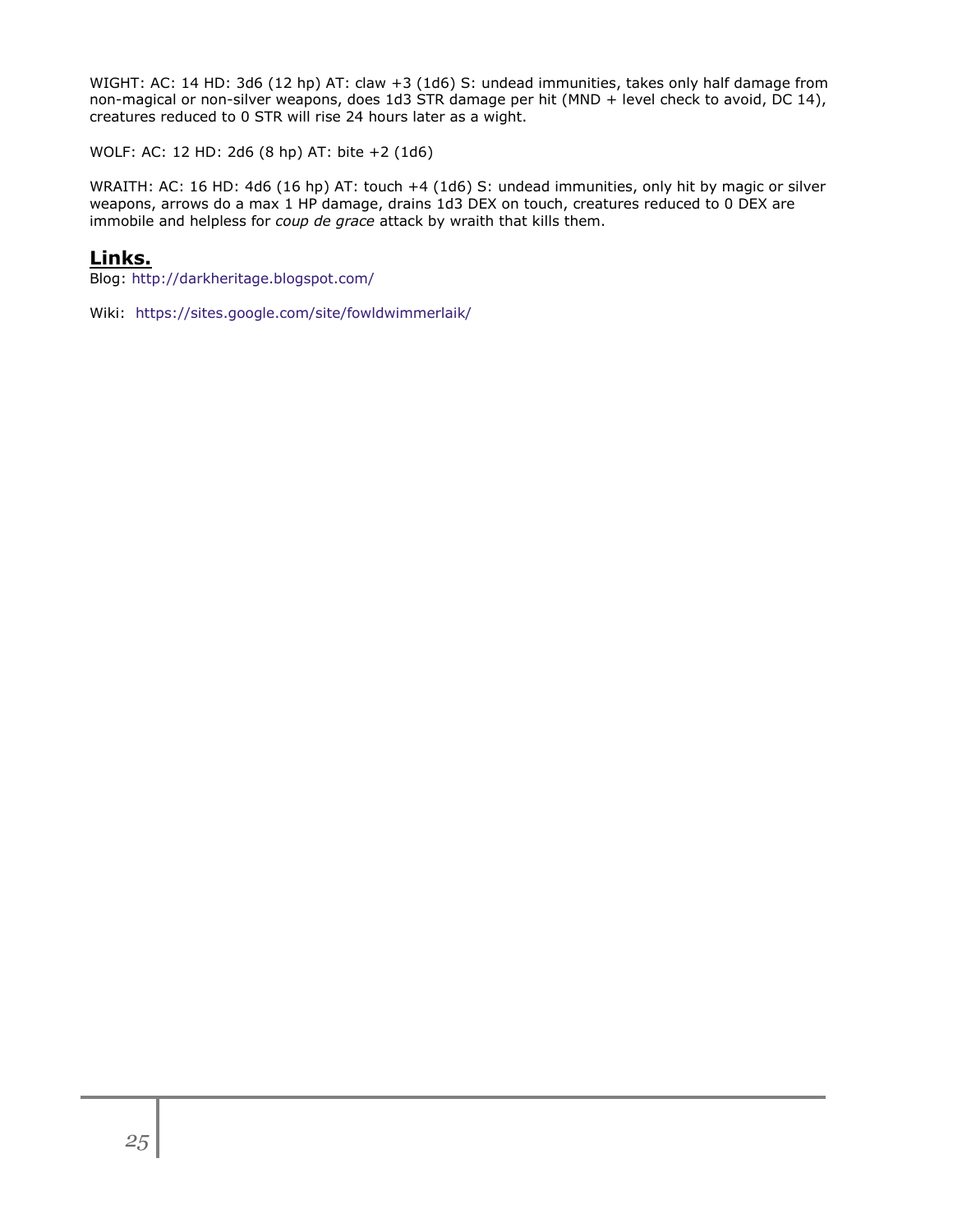# **OGL.**

#### OPEN GAME LICENSE Version 1.0a

The following text is the property of Wizards of the Coast, Inc. and is Copyright 2000 Wizards of the Coast, Inc ("Wizards"). All Rights Reserved.

1. Definitions: (a)"Contributors" means the copyright and/or trademark owners who have contributed Open Game Content; (b)"Derivative Material" means copyrighted material including derivative works and translations (including into other computer languages), potation, modification, correction, addition, extension,<br>upgrade, improvement, compilation, abridgment or other fo reproduce, license, rent, lease, sell, broadcast, publicly display, transmit or otherwise distribute; "Open Game Content" means the game mechanic and includes the methods, procedures, processes and routines to the extent such content does not embody the Product Identity and is an enhancement over the prior art and any<br>additional content clearly identified as Open Game Content by the works under copyright law, but specifically excludes Product Identity. (e) "Product Identity" means product and product line names, logos and identifying marks including trade dress; artifacts; creatures characters; stories, storylines, plots, thematic elements, dialogue, incidents, language, artwork, symbols, designs, depictions, likenesses, formats, poses, concepts, themes and graphic, photographic and other visual or audio representations; names and descriptions of<br>characters, spells, enchantments, personalities, teams, personas, like or supernatural abilities or effects, logos, symbols, or graphic designs; and any other trademark or registered trademark clearly identified as Product identity by the owner of the Product Identity, and which specifically excludes the Open Game Content; (f) "Trademark" means the logos,

names, mark, sign, motto, designs that are used by a Contributor to identify itself or its products or the associated products contributed to the Open Game License by the Contributor (g) "Use", "Used" or "Using" means to use, Distribute, copy, edit, format, modify, translate and otherwise create Derivative Material of Open<br>Game Content. (h) "You" or "Your" means the licensee in terms

2. The License: This License applies to any Open Game Content that contains a notice indicating that the Open Game Content may only be Used under and in terms of this License. You must affix such a notice to any Open Game Content that you Use. No terms may be added to or subtracted from this License except as described by the License itself. No other terms or conditions may be applied to any Open Game Content distributed using this License.<br>3.Offer and Acceptance: By Using the Open Game Content You indicate Your acceptance of t

4. Grant and Consideration: In consideration for agreeing to use this License, the Contributors grant You a perpetual, worldwide, royalty-free, non-exclusive license with the exact terms of this License to Use, the Open Game Content.

5.Representation of Authority to Contribute: If You are contributing original material as Open Game Content, You represent that Your Contributions are Your original creation and/or You have sufficient rights to grant the rights conveyed by this License.

6.Notice of License Copyright: You must update the COPYRIGHT NOTICE portion of this License to include the exact text of the COPYRIGHT NOTICE of any Open Game Content You are copying, modifying or distributing, and You must add the title, the copyright date, and the copyright holder's name to the COPYRIGHT NOTICE of any original Open Game Content you Distribute.

7. Use of Product Identity: You agree not to Use any Product Identity, including as an indication as to compatibility, except as expressly licensed in another,<br>independent Agreement with the owner of each element of that P Registered Trademark in conjunction with a work containing Open Game Content except as expressly licensed in another, independent Agreement with the owner of such Trademark or

Registered Trademark. The use of any Product Identity in Open Game Content does not constitute a challenge to the ownership of that Product Identity. The owner<br>of any Product Identity used in Open Game Content shall retain

8. Identification: If you distribute Open Game Content You must clearly indicate which portions of the work that you are distributing are Open Game Content. 9. Updating the License: Wizards or its designated Agents may publish updated versions of this License. You may use any authorized version of this License to

copy, modify and distribute any Open Game Content originally distributed under any version of this License.<br>10 Copy of this License: You MUST include a copy of this License with every copy of the Open Game Content You Dist

11. Use of Contributor Credits: You may not market or advertise the Open Game Content using the name of any Contributor unless You have written permission from the Contributor to do so.

12 Inability to Comply: If it is impossible for You to comply with any of the terms of this License with respect to some or all of the Open Game Content due to statute, judicial order, or governmental regulation then You may not Use any Open Game Material so affected.

13 Termination: This License will terminate automatically if You fail to comply with all terms herein and fail to cure such breach within 30 days of becoming aware of the breach. All sublicenses shall survive the termination of this License.

14 Reformation: If any provision of this License is held to be unenforceable, such provision shall be reformed only to the extent necessary to make it enforceable. 15 COPYRIGHT NOTICE

Open Game License v 1.0 Copyright 2000, Wizards of the Coast, Inc. System Reference Document Copyright 2000-2003, Wizards of the Coast, Inc.; Authors Jonathan Tweet, Monte Cook, Skip Williams, Rich Baker, Andy Collins, David Noonan, Rich Redman, Bruce R. Cordell, John D. Rateliff, Thomas Reid, James Wyatt, based on original material by E. Gary Gygax and Dave Arneson.

Microlite20 © 2006, Robin V. Stacey (robin@greywulf.net)

M20 Hard Core Rules © 2008, Alex Shroder

Microlite74 © 2008, Randall S. Stukey

Swords & Wizardry © 2008. Matthew J. Finch

Swords & Wizardry: Whitebox © 2008. Matthew J. Finch Authors Matt Finch and Marv Breig Microlite74 2.0 © 2009, Randall S. Stukey

Microlite75 © 2011, Randall S. Stukey

Microlite74 Extended 3.0 © 2011, Randall S. Stukey

Dark•Heritage Microlite20 © 2013, Joshua Dyal

#### [End of License]

This product is 100% Open Game Content except for Product Identity, as per the Open Game License above. Product Identity includes Dark•Heritage and all pictures and illustrations.